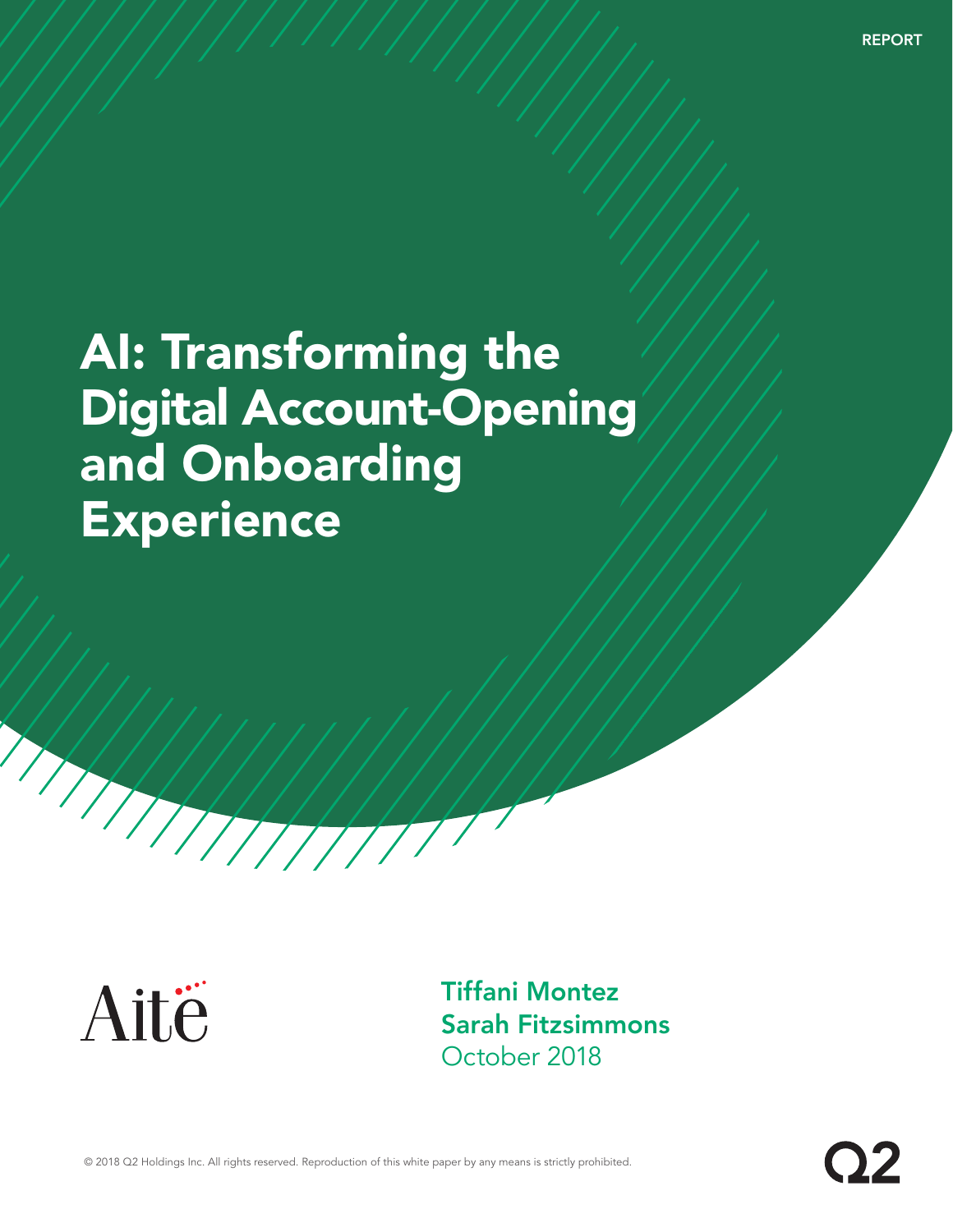# **TABLE OF CONTENTS**

### **LIST OF FIGURES**

| FIGURE 1: FREQUENCY OF CONSUMER ACCESS TO INFORMATION THROUGH ONLINE OR MOBILE      |  |
|-------------------------------------------------------------------------------------|--|
|                                                                                     |  |
| FIGURE 2: FREQUENCY OF CONSUMER ACCESS TO INFORMATION THROUGH ONLINE OR MOBILE      |  |
|                                                                                     |  |
| FIGURE 3: RESPONDENTS' PLANS TO IMPLEMENT MOBILE DATA CAPTURE/IDENTITY DOCUMENT     |  |
|                                                                                     |  |
| FIGURE 4: EXAMPLES OF WAYS AI CAN TRANSFORM THE CUSTOMER AND EMPLOYEE EXPERIENCE 12 |  |
|                                                                                     |  |

# **LIST OF TABLES**

| TABLE D: EXAMPLES OF HOW AI CAN TRANSFORM THE DIGITAL ACCOUNT-OPENING AND ONBOARDING |  |
|--------------------------------------------------------------------------------------|--|
|                                                                                      |  |
|                                                                                      |  |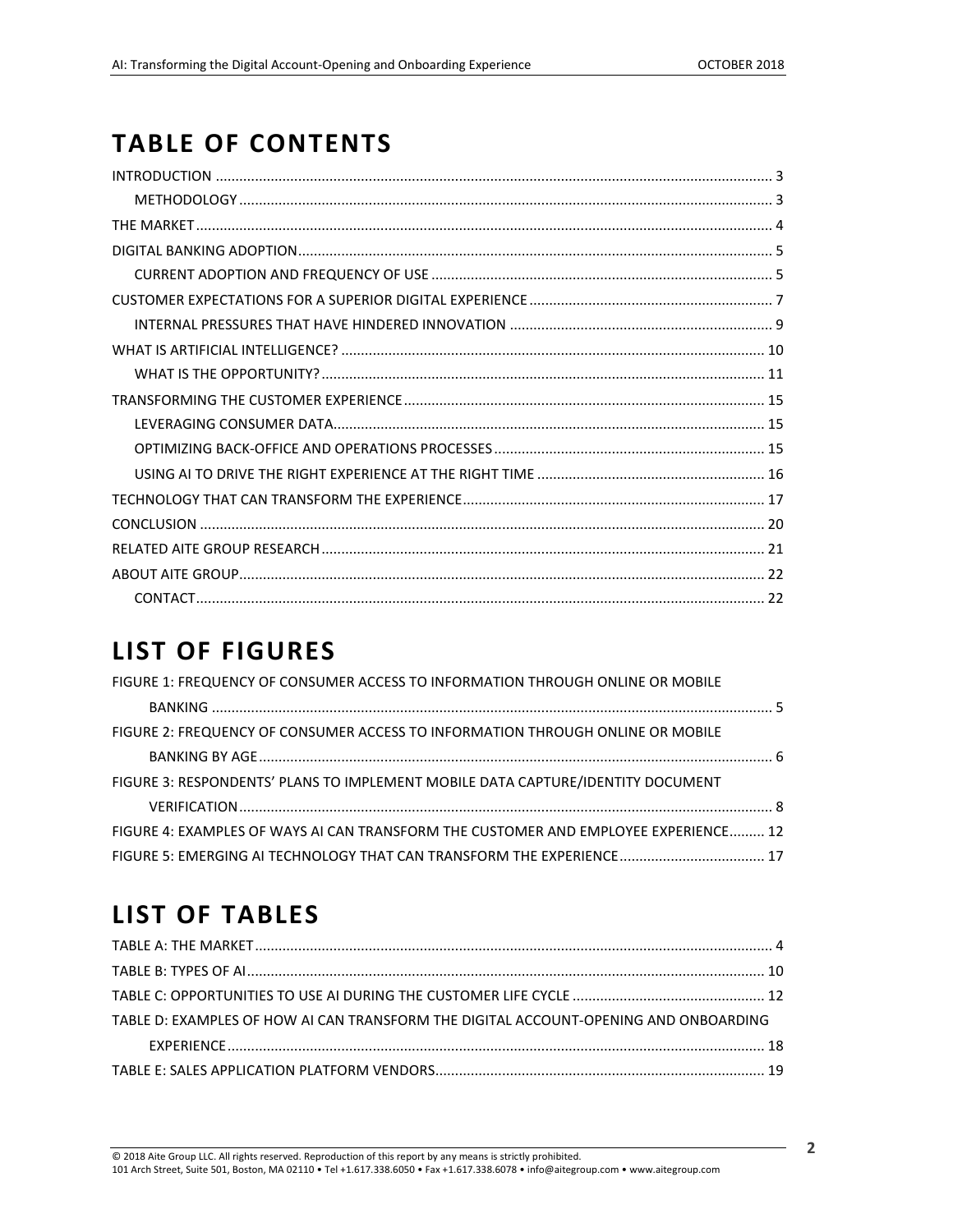## <span id="page-2-0"></span>**INTRODUCTION**

Financial institutions (FIs) have had to shift their business from one built on interacting with customers in brick-and-mortar locations to one that has become digital first. Today, customers turn to digital devices as their starting point for everything from researching and buying products to monitoring the status of their orders. Digital retail players such as Amazon, Netflix, and Uber continue to raise the bar on integrated shopping experiences by allowing customers to decide how and when they will receive their products, providing financing options at the point of sale, and suggesting products based on what these businesses know about their customers.

Artificial intelligence (AI) is one technology that can help FIs reinvent how they interact with customers during the digital account-opening and onboarding process. FIs have a vast amount of data about customers and can deliver real-time financial information through a mobile device, while application programming interfaces (APIs) are able to connect data and systems to obtain access to customer information (from FIs' systems or trusted third-party sources) and streamline operations.

This report examines the current state of the account-opening and onboarding experience, surfaces the challenges that still exist from customer and employee perspectives, discusses the opportunity AI creates to transform the process, and gives insight into what FIs need to do to take advantage of AI.

### <span id="page-2-1"></span>**METHODOLOGY**

This Impact Note contains analysis from 24 in-depth Aite Group interviews with senior executives at banks, vendors, and consulting firms from various parts of the world that use AI solutions to support digital account-opening and onboarding experiences, that are in the middle of implementing such a solution, or that are considering implementing a solution within the next couple of years. Interviews for this study were conducted from March to October 2018. Executives contributing to the research have extensive business or IT responsibilities and titles that include chief executive officer, chief management officer, executive vice president, vice president, senior vice president, and director.

Aite Group conducted research using an online survey from March 2018 to June 2018 to better understand application fraud for both demand deposit accounts and credit cards. Executives from 30 U.S. FIs completed the online survey; ongoing conversations with FI executives supplemented the data gathered via the survey. Asset sizes of the participating FIs range from under US\$1 billion to over US\$100 billion. Almost half the FIs have under US\$50 billion in assets while roughly one-quarter of participants have between US\$50 billion and US\$99.9 billion, and the final quarter have US\$100 billion or more.

Aite Group also surveyed 1,400 consumers in the U.K., the U.S., and Singapore in July 2018 to better understand their attitudes toward the impact of fraud and authentication on the customer experience. The sample is in proportion to each country's population for age, gender, income, geographic region, and race. The data have a margin of error of three points at the 95% level of confidence.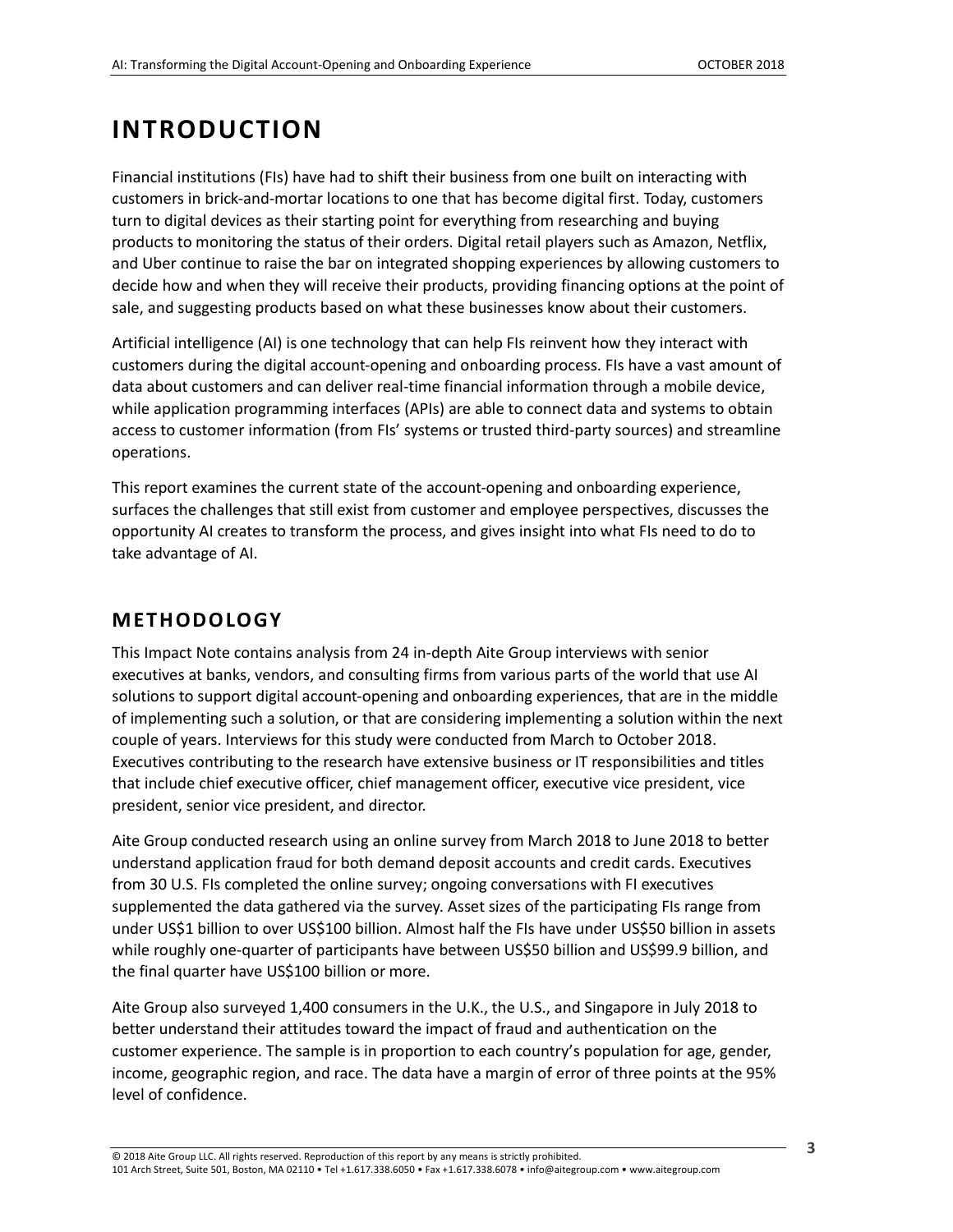# <span id="page-3-0"></span>**THE MARKET**

Given customers' rapidly rising expectations for digital banking experiences to match the integrated experiences they receive in other industries, FIs are under pressure to deliver a customer-centric, mobile-first digital experience that is integrated and flexible enough to engage with customers when they want, how they want, and where they want. At the same time, FIs are reacting to a multitude of market forces (Table A).

| <b>Market trends</b>                                                                         | <b>Market implications</b>                                                                                                                                                                                                                                                                                                                                                                      |
|----------------------------------------------------------------------------------------------|-------------------------------------------------------------------------------------------------------------------------------------------------------------------------------------------------------------------------------------------------------------------------------------------------------------------------------------------------------------------------------------------------|
| Customers are migrating to the digital channels.                                             | Customer adoption of new technology and richer<br>digital experiences in the retail industry are<br>pressuring FIs to innovate and deliver the same<br>quality of digital experience customers receive in<br>other industries. In the U.S., U.K., and Singapore,<br>nearly three-quarters of consumers log in to<br>access their accounts online or through a mobile<br>device at least weekly. |
| Banking products are a commodity.                                                            | For the most part, banking products are the same<br>with some variation in terms, pricing, and<br>features. One source of differentiation for FIs is<br>the customer experience.                                                                                                                                                                                                                |
| FIs are facing increased pressure to optimize<br>back-end systems and operational processes. | FIs are looking for ways to exploit technology to<br>simplify business processes and drive down<br>operational costs.                                                                                                                                                                                                                                                                           |
| Everything is becoming connected, and there is<br>more data than ever.                       | Connected devices, from wearable technology to<br>connected cars, allow consumers to leave digital<br>breadcrumbs everywhere. These devices can<br>track what customers are doing, where they are<br>doing it, what they like, and what they don't like.<br>These new data streams can be used to<br>personalize the digital account-opening and<br>onboarding experience.                      |

#### <span id="page-3-1"></span>**Table A: The Market**

*Source: Aite Group*

Digital is increasingly becoming the primary way to connect with consumers. While some FIs believe they have to maintain a sense of "community," communities are increasingly becoming digital. As a result, FIs will need to bring channels together to be able to interact in the same places consumers do—in a digital environment—whether that is in mobile applications, connected devices, social media, or other internet-of-things touch points. And the branches will need to adapt their role to react to consumers' changing channel preferences—whether that is to modernize branches by providing customers access through mobile devices such as tablets; augmenting branch staff with robots, such as SoftBank's Pepper; placing virtual tellers into the branch network; or redesigning the physical structure of the branch by creating pop-up branches or cafes.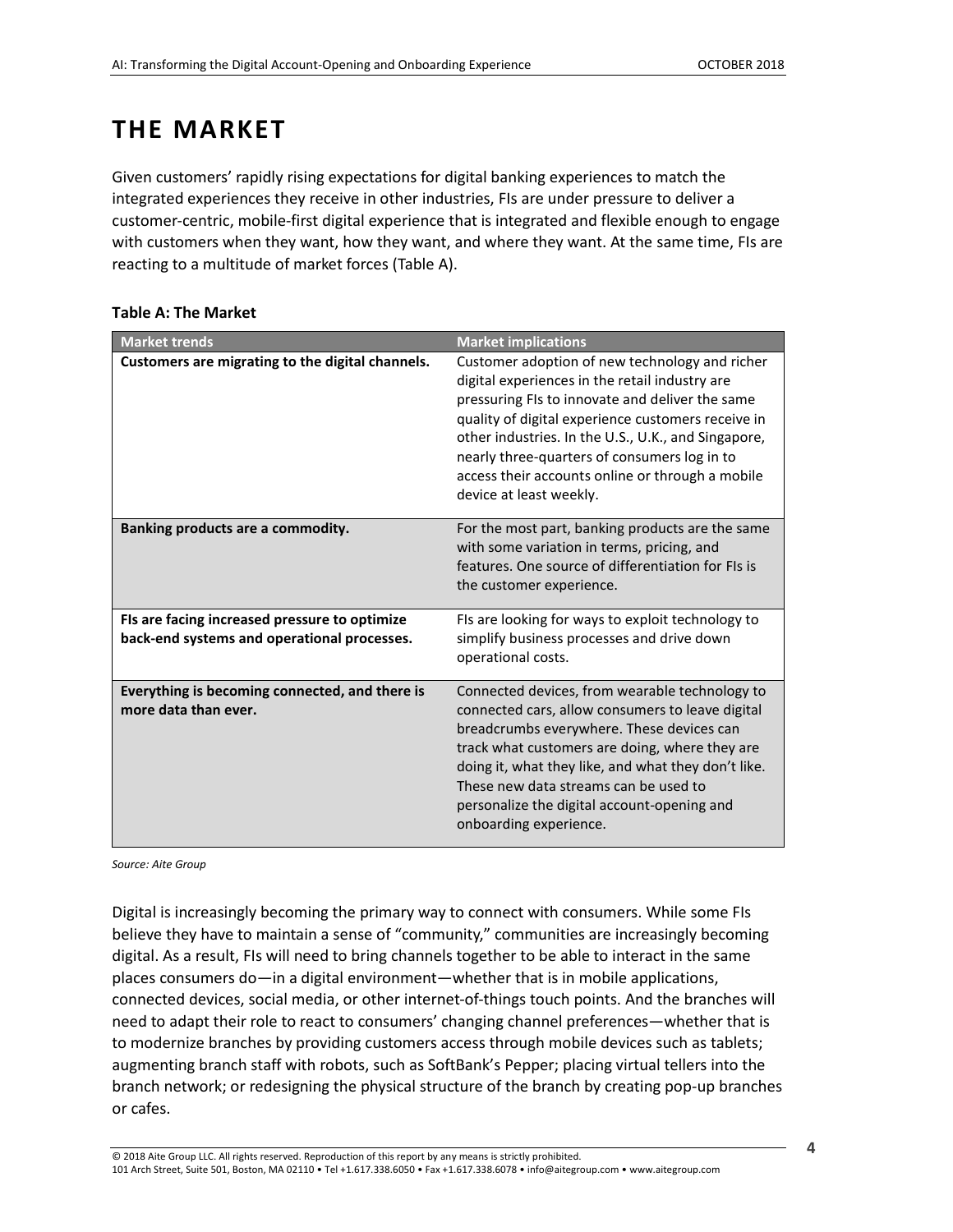### <span id="page-4-0"></span>**DIGITAL BANKING ADOPTION**

Many banking executives' technological focus has shifted toward a digital model, with digital making strides toward becoming the primary banking channel for many customers. Excellence in one channel is no longer sufficient; customers expect the same positive and streamlined experience in every way that they interact with their FI as they frequently switch between channels. As the number of digital banking users grows, it will become increasingly important for FIs to build personalized experiences that allow them to deliver customized product recommendations, remove the friction from the account-opening process, assist a customer with account features, and help customers meet their financial goals in a digital environment.

### <span id="page-4-1"></span>**CURRENT ADOPTION AND FREQUENCY OF USE**

There are over 173 million digital banking users in the United States, and of those, nearly 52 million are online banking users only, nearly 19 million are mobile banking users only, and nearly 103 million are both online and mobile banking users. $^1$  The frequency with which consumers log into online or mobile banking to access their accounts is not much different between the U.S. and the U.K.; nearly three in 10 consumers in the U.S. and U.K. access their accounts daily. On the other hand, 25% of consumers in Singapore access their accounts daily. And nearly threequarters of consumers across the U.S., the U.K., and Singapore access their accounts at least weekly (Figure 1).



#### <span id="page-4-2"></span>**Figure 1: Frequency of Consumer Access to Information Through Online or Mobile Banking**

**Q. How often do you log in to access information at your online or mobile** 

*Source: Aite Group's survey of 1,400 consumers in the U.K., the U.S., and Singapore, July 2018.*

 $\overline{a}$ 

<sup>1.</sup> See Aite Group's report *[Digital Banking Customer Engagement: Adoption, Usage, and Satisfaction](https://www.aitegroup.com/report/digital-banking-customer-engagement-adoption-usage-and-satisfaction)*, August 2017.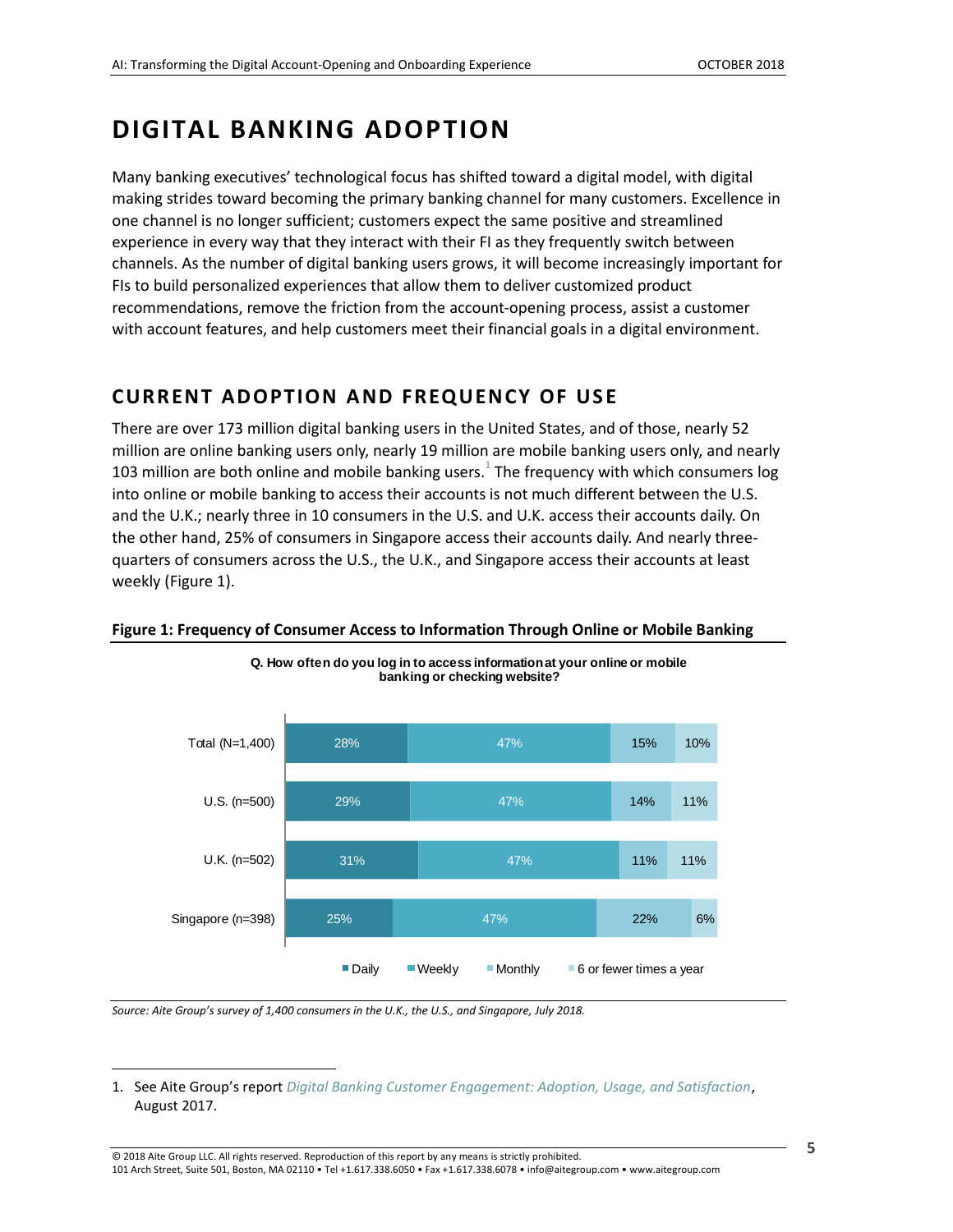Regardless of age, two-thirds of consumers in the U.S., the U.K., and Singapore log in to access their accounts through online or mobile banking at least weekly (Figure 2). It's safe to say that consumers use digital banking services more than they visit their branch. As such, consumers will increasingly turn to digital channels to research products, apply for accounts, monitor the status of their application, and set up their accounts for digital banking.

<span id="page-5-0"></span>



*Source: Aite Group's survey of 1,400 consumers in the U.K., the U.S., and Singapore, July 2018.*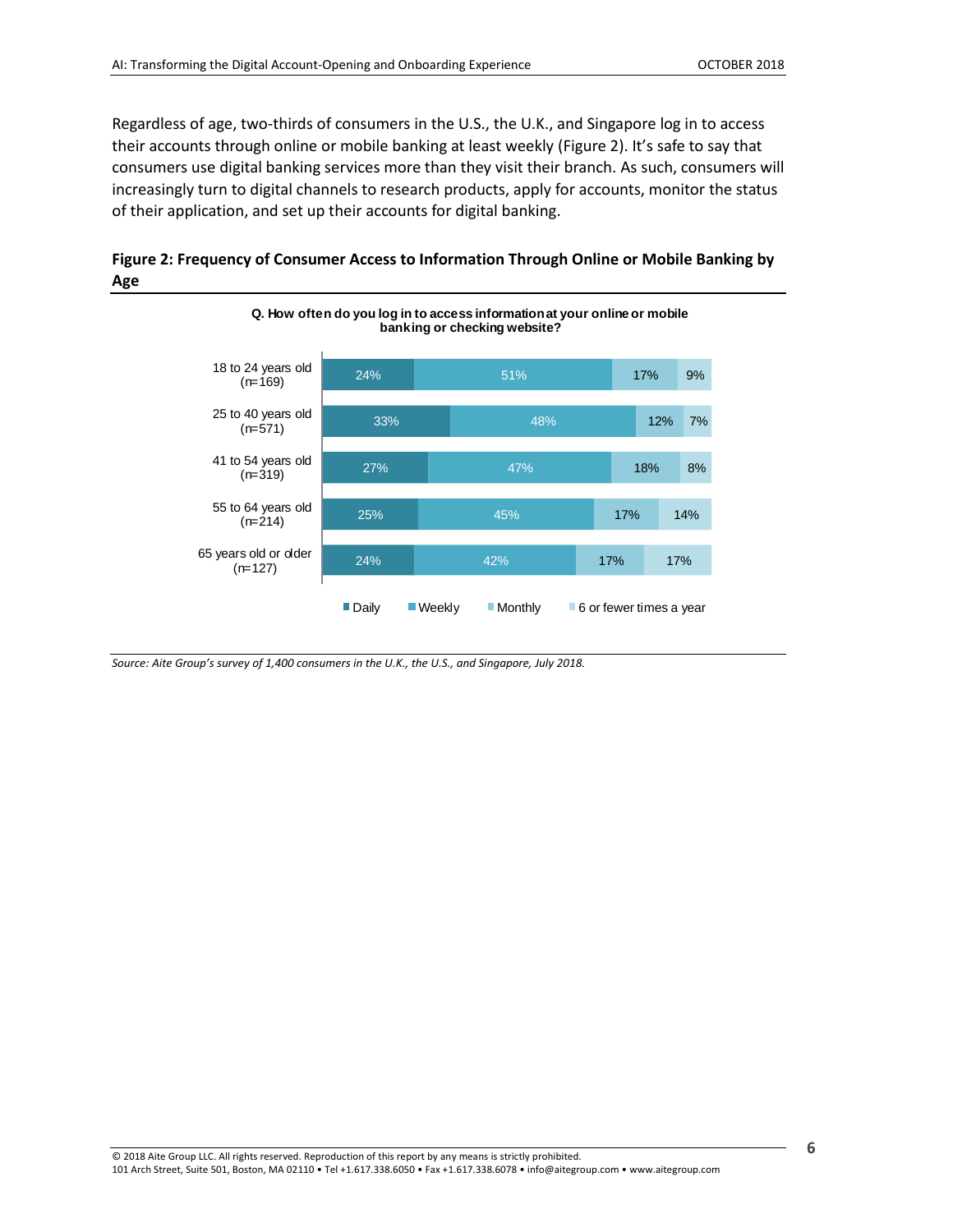# <span id="page-6-0"></span>**CUSTOMER EXPECTATIONS FOR A SUPERIOR DIGITAL EXPERIENCE**

FIs have done a good job of replicating the activities a customer can do in the other channels in the digital channel, but they have not been able to keep up with the digital experience customers get in other industries. While FIs have provided access to their products and services in the channels that customers want, there is still room for FIs to develop personalized digital account-opening and onboarding experiences just like the ones they have when they purchase retail products in a digital world.

A superior digital experience goes beyond a pretty user interface. It is also about using what is known about a customer to proactively identify when the customer has a need and to deliver an offer that resonates, making it easy for the customer to apply, helping the customer to navigate through the fulfillment process, and giving the customer quick access to his or her funds. The following are still significant challenges in the digital account-opening and onboarding process:

- **Marketing offers:** Part of the account-opening process is driving the right prospects to apply. That means being able to proactively identify a consumer need, delivering a marketing offer that resonates with a consumer, and driving the consumer to accept the right offer in the right channel. Most marketing offers treat consumers like they are one *of* a million instead of making consumers feel as if they are one *in* a million by delivering a personalized offer that demonstrates why that consumer needs the product and how it can help the consumer meet financial goals.
- **Product education and value proposition:** Today's online and mobile application experiences provide generic product information. They do little to educate consumers on why certain products are right for them, how they can meet their overall financial goals, and how expanding their relationship with an FI benefits them. In addition, most FIs do not emphasize why banking with them is better than banking with their competitors.
- **Lengthy application process:** One of the major challenges with streamlining the application process is the amount of information required for a customer to apply for a product. Most online and mobile application experiences mirror the branch and call center processes, which were developed from manual, paper-based processes.
- **Lack of mobile-first design:** While the length of the application has kept FIs from truly streamlining the application process, the larger issue is that most digital application experiences aren't following a digital-first approach. Rather, they are replicating the experience that exists in other channels. One tactic to reduce the amount of data entry that is gaining momentum is mobile identity document verification. This will not only let FIs validate the authenticity of a document but also prefill information pulled from the document into the application. Sixty-three percent of respondents responsible for the new-customer onboarding process for demand deposit accounts (DDA) and credit card accounts indicate they plan to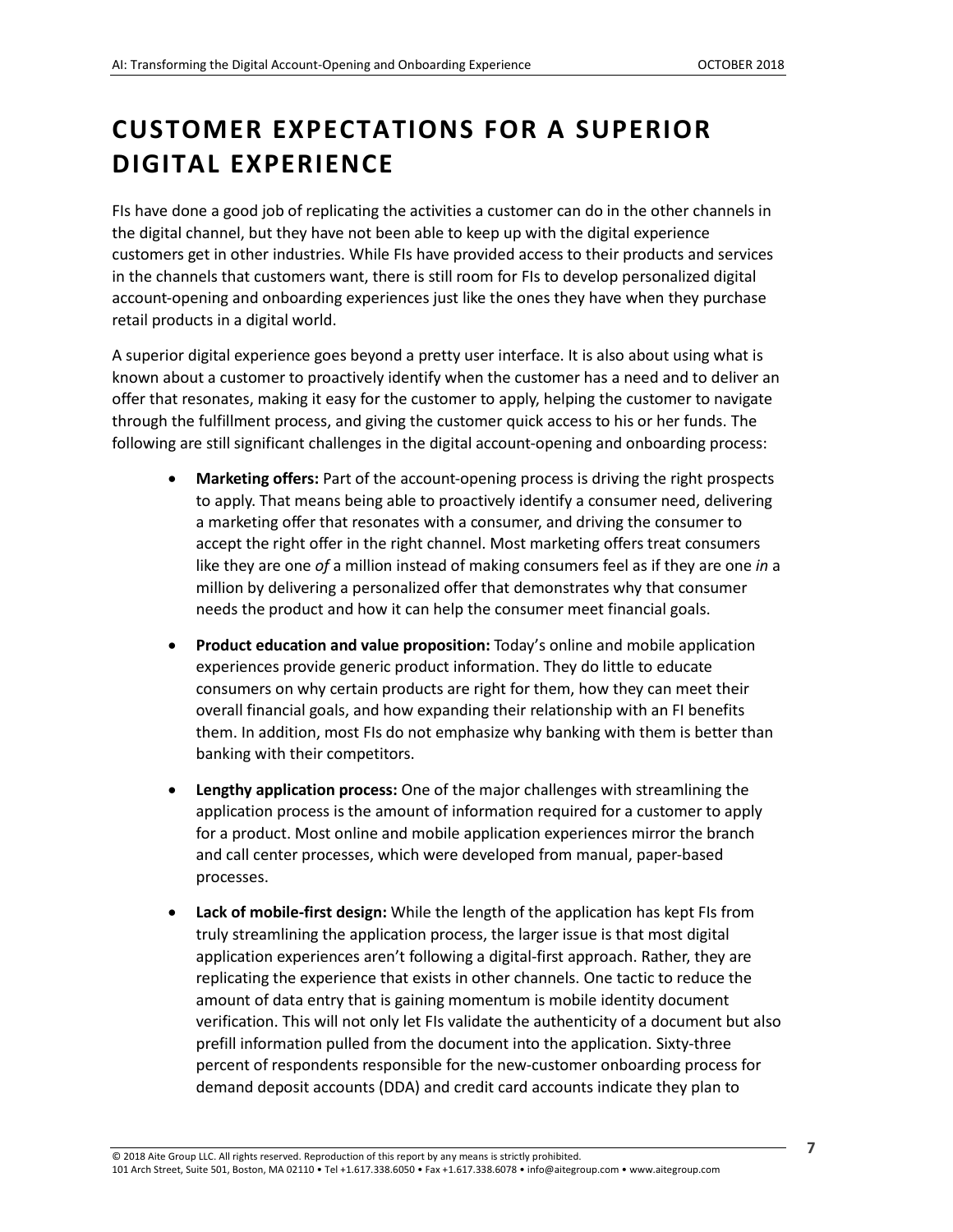implement identity document image capture/verification in the next two years (Figure 3).

- **Personalization of the experience:** The digital account-opening and onboarding experience does not consider a consumer's account relationships or goals, or how they use accounts. For example, product features may be offered to a consumer in an application, but the offer to enroll in features does not explain how the feature is used and how it can help a consumer manage his or her accounts. In other words, it does not explain why the consumer needs that feature based on how the consumer uses the accounts.
- **Omnichannel experience:** Although most FIs state they have an omnichannel strategy, few have digital experiences that allow a consumer to start an application, save it, retrieve that application in any channel, and submit it. In addition, most FIs are still lacking the ability to let a consumer monitor the status of the application online or through a mobile device, see a list of items they need to provide to open the account, upload or take pictures of a document, and set up their account for digital banking capabilities once the account is open. Digital fulfillment presents the opportunity to implement e-signatures for loans, which eliminates the need to sign in a branch or with a notary, and provides user-friendly methods for funding a checking account that do not rely on a consumer going into a branch to make their first deposit.

#### <span id="page-7-0"></span>**Figure 3: Respondents' Plans to Implement Mobile Data Capture/Identity Document Verification**



*Source: Aite Group's survey of 30 financial institutions, March to June, 2018*

All of these challenges lead to significant rates of application abandonment. The digital banking executives and technology providers that Aite Group has interviewed over the last year indicate that application abandonment rates are still between 65% and 95%, depending on the product.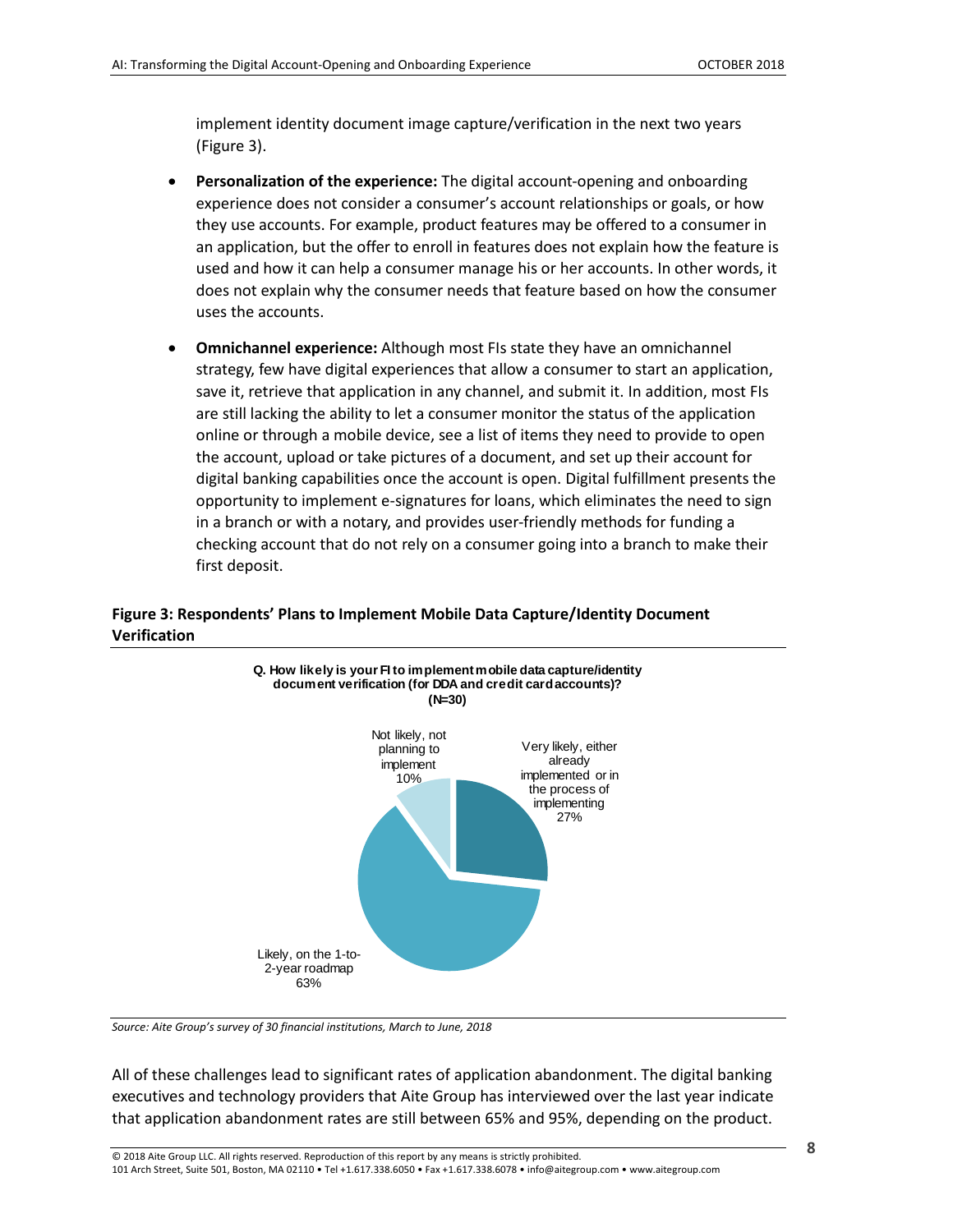### <span id="page-8-0"></span>**INTERNAL PRESSURES THAT HAVE HINDERED INNOVATION**

The challenge for FIs that aim to remove the pain points in the digital account-opening and onboarding process is that IT budgets are increasingly locked down by compliance and legacy maintenance projects, thus reducing their capacity to innovate. And these budget constraints prevent them from investing more in innovative products and services than they were three years ago. As a result, digital banking executives are forced to prioritize compliance and fraud initiatives as well as business-as-usual enhancements—analytics and minor enhancements above digital onboarding and account-opening innovation. But one thing to be mindful of is that all of these incremental changes affect a customer's experience—for better or for worse. FIs need to put user experience in the center and make it a key consideration in almost every IT choice they make to ensure that their legal, compliance, and business-as-usual decisions do not negatively affect the customer experience.<sup>2</sup>

 $\overline{a}$ 

<sup>2.</sup> See Aite Group's report *[Neobanks: Banking on the Digital Experience](https://www.aitegroup.com/report/neobanks-banking-digital-experience)*, November 2017.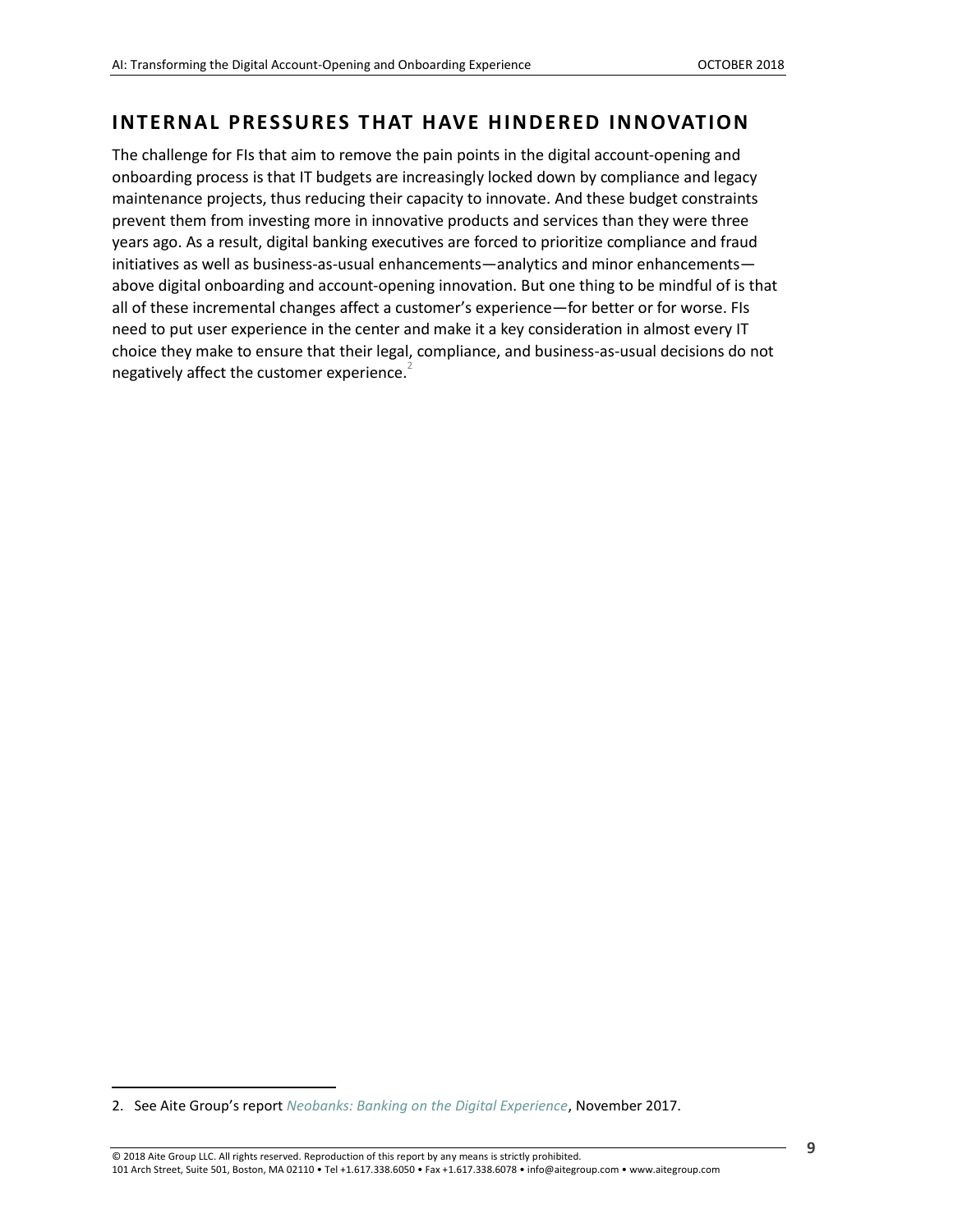# <span id="page-9-0"></span>**WHAT IS ARTIFICIAL INTELLIGENCE?**

For years, FIs have been trying to deliver a personalized digital experience. At this point, that has been more of an aspiration than a reality. But FIs are beginning to realize they have the data and technology needed to deliver a personalized digital experience. And AI is the key that opens the door. For digital banking executives to understand how to use AI to transform the accountopening and onboarding experience, it is important to understand what the technology is, what it does, and how it can be used. Simply put, "AI technology" is the umbrella term for many underlying techniques that can be used to emulate human cognitive behavior. And a few of these underlying AI techniques are starting to gain traction in the financial services industry (Table B).

| <b>Al type</b>                              | <b>Description</b>                                                                                                                                | <b>Example of uses</b>                                                                                                                                                                                                                                                                                                                                                                                                                                                                                                                                                                                     |
|---------------------------------------------|---------------------------------------------------------------------------------------------------------------------------------------------------|------------------------------------------------------------------------------------------------------------------------------------------------------------------------------------------------------------------------------------------------------------------------------------------------------------------------------------------------------------------------------------------------------------------------------------------------------------------------------------------------------------------------------------------------------------------------------------------------------------|
| <b>Machine learning</b>                     | Encompasses analytics<br>techniques that can identify<br>patterns of behavior through<br>iterative optimization                                   | Fraud detection, anti-money laundering<br>(AML) detection, marketing analytics                                                                                                                                                                                                                                                                                                                                                                                                                                                                                                                             |
| <b>Robotic process</b><br>automation (RPA)  | The use of advanced analytics<br>technologies to handle high-<br>volume, repeatable tasks that<br>traditionally require human<br>intervention $3$ | Operational efficiency efforts                                                                                                                                                                                                                                                                                                                                                                                                                                                                                                                                                                             |
| <b>Natural language</b><br>processing (NLP) | Software that can read<br>language and turn it into<br>structured data <sup>4</sup>                                                               | A conversational platform is one that uses<br>NLP through text or voice to understand,<br>process, and predict behavior; determine<br>the next best action; respond by providing<br>information; execute a request; and learn<br>from the experience, just as a human<br>would. This dialogue is a two-way<br>interaction. To facilitate the interaction<br>with a customer, conversational platforms<br>stitch together multiple capabilities, such as<br>NLP, predictive analytics, biometrics, and<br>machine learning. <sup>5</sup> NLP is also increasingly<br>used to add efficiency to AML efforts. |

#### <span id="page-9-1"></span>**Table B: Types of AI**

 $\overline{a}$ 

- 4. See Aite Group's report *Top 10 Trends in Retail Banking [& Payments, 2018: Accelerating Evolution](https://www.aitegroup.com/report/top-10-trends-retail-banking-payments-2018-accelerating-evolution)*, January 2018.
- 5. See Aite Group's report *[Chatbots and Interactive Assistants: Building an Engaging Digital Experience](https://www.aitegroup.com/report/chatbots-and-interactive-assistants-building-engaging-digital-experience)*, October 2017.

<sup>3.</sup> See Aite Group's report *[Machine Learning for Fraud Mitigation: The Substance Behind the Buzz](http://www.aitegroup.com/report/machine-learning-fraud-mitigation-substance-behind-buzz)*, April 2017.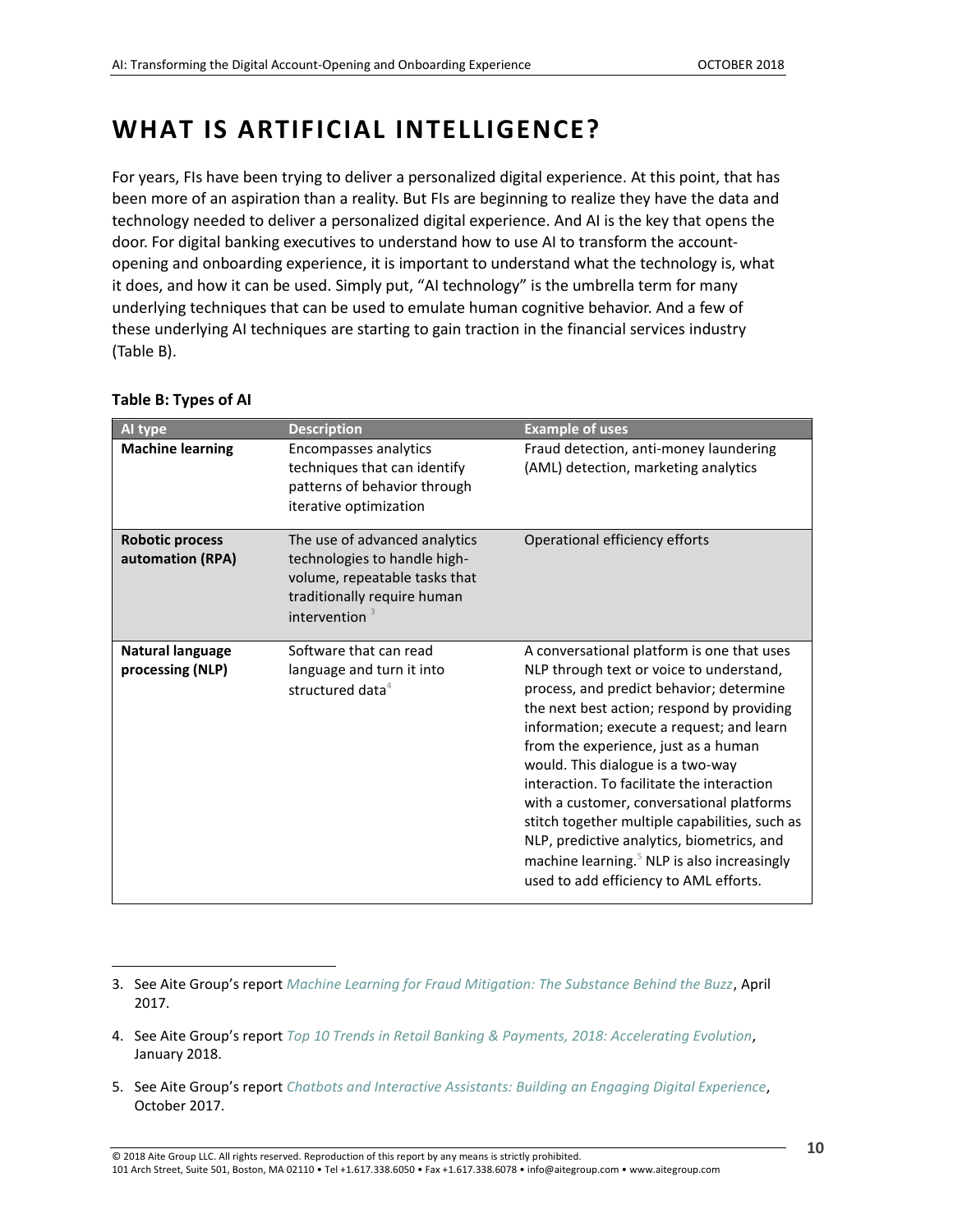| Al type                      | <b>Description</b>                                                                                                                                                                                  | <b>Example of uses</b>                                                                                                                                         |
|------------------------------|-----------------------------------------------------------------------------------------------------------------------------------------------------------------------------------------------------|----------------------------------------------------------------------------------------------------------------------------------------------------------------|
| Augmented/virtual<br>reality | Taps into various senses-<br>visual, auditory, haptic,<br>somatosensory, and<br>olfactory-to simulate an<br>environment and allow a<br>consumer to interact with a<br>product, service, or solution | Allowing a consumer to get more<br>information and interact with a product or<br>service virtually, such as obtaining<br>information on a home or car for sale |

*Source: Aite Group*

 $\overline{a}$ 

### <span id="page-10-0"></span>**WHAT IS THE OPPORTUNITY?**

Most customer interactions with a bank are transactional—check a balance, make a payment, and transfer money. As a result, most FIs are reacting to a customer request or need rather than proactively offering guidance or product solutions.

As FIs look across the spectrum of products and services, they should consider the opportunity to build personalized experiences to win customers, get them to engage with their finances, earn their trust, and build loyalty. $^6$  Once a bank identifies a customer need, it should proactively provide the right experience and the right product in the right channel at the right time.

The industry is already beginning to see early examples of how augmented reality can be used to support consumers in activities such as finding an auto loan when buying a car. USAA has created an augmented reality car-buying application that allows its members to point a mobile phone camera at a vehicle to obtain the make, model, and year of the car, as well as its price range, insurance quotes, and loan purchase options.

#### **T R A N S F O R M I N G T H E C U S T O M E R A N D E M P L O Y E E E X P E R I E N C E**

A technology with impacts as broad as those of AI is rare. Usually, when a new technology is introduced, it is thought of in silos—meaning "what immediate benefit does this technology have in a certain area of my business and/or channel?" It is not until later that the technology's ability to help solve other business challenges is considered. AI is one technology that has broad benefits to the customer and to the overall organization (Figure 4).

<sup>6.</sup> See Aite Group's report *[U.S. Credit Card Issuers' Digital Account](https://aitegroup.com/report/us-credit-card-issuers’-digital-account-opening-processes)-Opening Processes*, October 2016.

<sup>7.</sup> Penny Crosman, "USAA Road-Testing Augmented Reality App for Car Buying," American Banker, September 24, 2018, accessed October 2, 2018, https://www.americanbanker.com/news/usaa-roadtesting-augmented-reality-app-for-car-buying.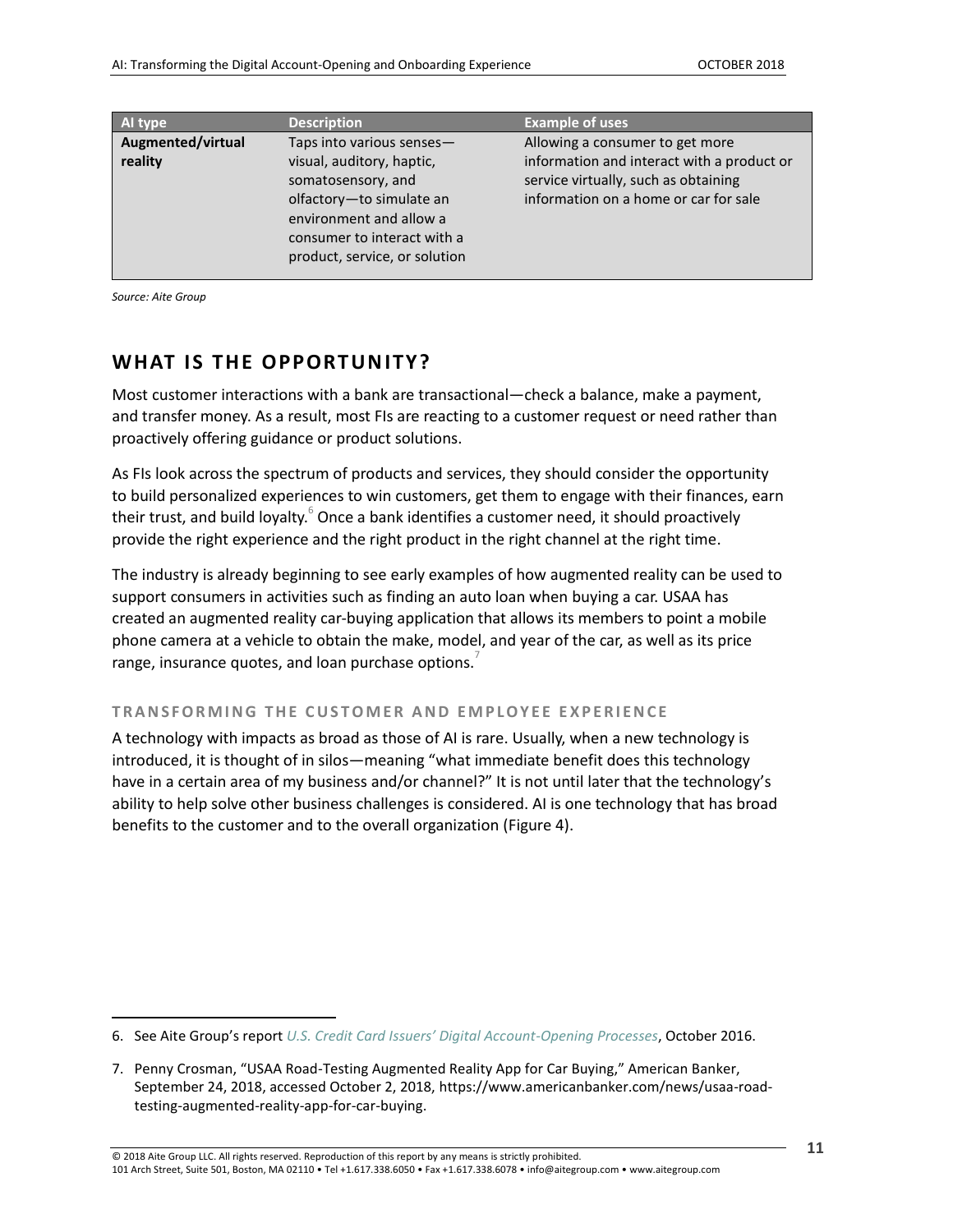#### <span id="page-11-0"></span>**Figure 4: Examples of Ways AI Can Transform the Customer and Employee Experience**



*Source: Aite Group*

As FIs look across the customer life cycle, they should consider the ways AI can be used to transform the customer experience, whether that is building better digital experiences or transforming back-office processes to help support winning customers, getting customers to engage with their finances, earning their trust, and building loyalty (Table C).

| Life cycle stage    | Use cases for customer experience                                                                                                                                                                                                                                                                                                                                                                                                                            | Use cases for employee experience                                                                                                                                                                                                              |
|---------------------|--------------------------------------------------------------------------------------------------------------------------------------------------------------------------------------------------------------------------------------------------------------------------------------------------------------------------------------------------------------------------------------------------------------------------------------------------------------|------------------------------------------------------------------------------------------------------------------------------------------------------------------------------------------------------------------------------------------------|
| Win the<br>customer | Use account information to predict when<br>a customer may experience a life event<br>that has financial impact.<br>Use account information to recommend<br>a product to the customer based on how<br>and where the customer spends money<br>as well as his or her overall financial<br>goals. For example, FIs can use the data<br>they have about how a customer spends<br>money to suggest a credit card that has<br>the most beneficial reward structure. | Deploy more advanced marketing<br>analytics strategies that move from mass<br>marketing to delivering personalized<br>offers.<br>Reduce risk by identifying application<br>fraud.<br>Automate Know Your Customer process<br>during onboarding. |
|                     |                                                                                                                                                                                                                                                                                                                                                                                                                                                              |                                                                                                                                                                                                                                                |

#### <span id="page-11-1"></span>**Table C: Opportunities to Use AI During the Customer Life Cycle**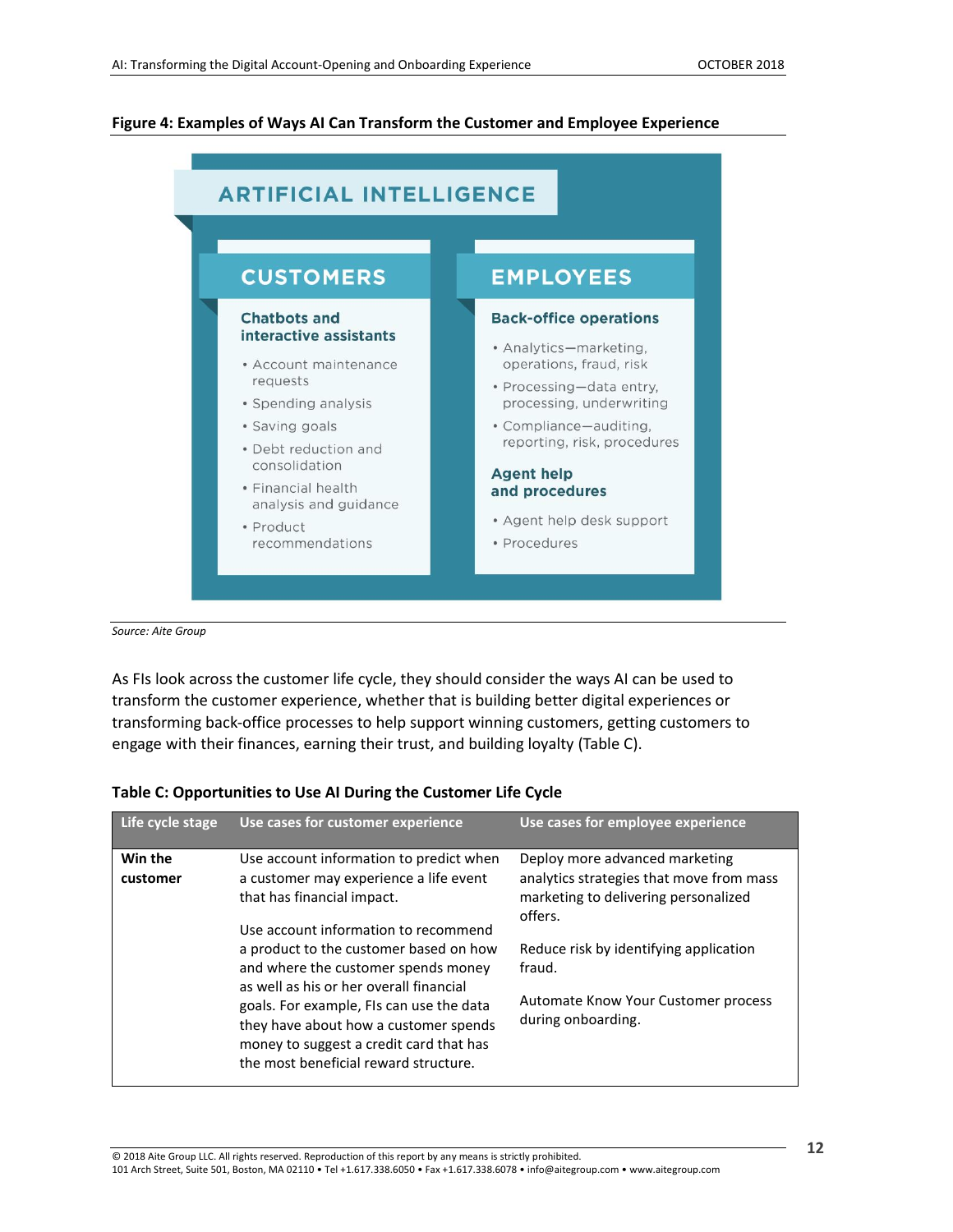| Life cycle stage             | Use cases for customer experience                                                                                                                                                                                                                                                                                                                                                                                                                                                                                                                                                                                                                                                                                                                                                                                                                                                                                                                                                                                                                                                                                                               | Use cases for employee experience                                                                                                                                                                                                                                                                                                                                                                                                                                                                                                                                                      |
|------------------------------|-------------------------------------------------------------------------------------------------------------------------------------------------------------------------------------------------------------------------------------------------------------------------------------------------------------------------------------------------------------------------------------------------------------------------------------------------------------------------------------------------------------------------------------------------------------------------------------------------------------------------------------------------------------------------------------------------------------------------------------------------------------------------------------------------------------------------------------------------------------------------------------------------------------------------------------------------------------------------------------------------------------------------------------------------------------------------------------------------------------------------------------------------|----------------------------------------------------------------------------------------------------------------------------------------------------------------------------------------------------------------------------------------------------------------------------------------------------------------------------------------------------------------------------------------------------------------------------------------------------------------------------------------------------------------------------------------------------------------------------------------|
|                              | Offer a customer product features that<br>align with how the customer uses his or<br>her accounts.<br>Create product bundles that align with a<br>customer's current account holdings and<br>life stage, and provide a bundle or set of<br>products that gives the customer the<br>best price based on the relationship.<br>Deliver contextual pre-approved offers in<br>the context of what a customer is doing                                                                                                                                                                                                                                                                                                                                                                                                                                                                                                                                                                                                                                                                                                                                |                                                                                                                                                                                                                                                                                                                                                                                                                                                                                                                                                                                        |
|                              | and where. For example, if a customer is<br>in a retail store, FIs could send a pre-<br>approved offer to the customer to be<br>used on a purchase while he or she is in<br>the store.                                                                                                                                                                                                                                                                                                                                                                                                                                                                                                                                                                                                                                                                                                                                                                                                                                                                                                                                                          |                                                                                                                                                                                                                                                                                                                                                                                                                                                                                                                                                                                        |
| <b>Engage in</b><br>finances | Help a customer identify ways to save for<br>a goal and provide guidance on how to<br>invest, or even help the customer find<br>the right products to help achieve the<br>goal.<br>Help a customer set up new accounts by<br>identifying when an account feature<br>would have helped a customer and<br>proactively reaching out to educate him<br>or her on how to best use products or<br>services. For example, if a customer has<br>not set up automatic payment or used<br>credit card rewards, FIs can send<br>personalized messaging to help that<br>customer understand why he or she<br>should use the features and how to use<br>them.<br>Identify opportunities to help customers<br>manage their finances and achieve<br>financial wellness. While personal<br>financial management (PFM) tools<br>provide great insight into a customer's<br>goals, if a FI recognizes that a customer<br>has a savings goal set up for a down<br>payment on a home or car, or is even<br>saving for a large purchase, through<br>analytics tools the FI can identify the<br>customer need and generate a<br>personalized offer that helps support | Analyze a customer's usual behavior<br>patterns as well as the context of the<br>transaction to authenticate the customer.<br>Deploy RPA or "bots" that sit on the<br>desktop and act as assistants to the<br>human staffers by quickly gathering<br>customer data from multiple internal and<br>external sources across different systems.<br>Identify any abnormal customer action<br>that breaks from historical or normal<br>customer behavior and that may indicate<br>fraudulent activity, such as a profile<br>change, and use that information to<br>detect application fraud. |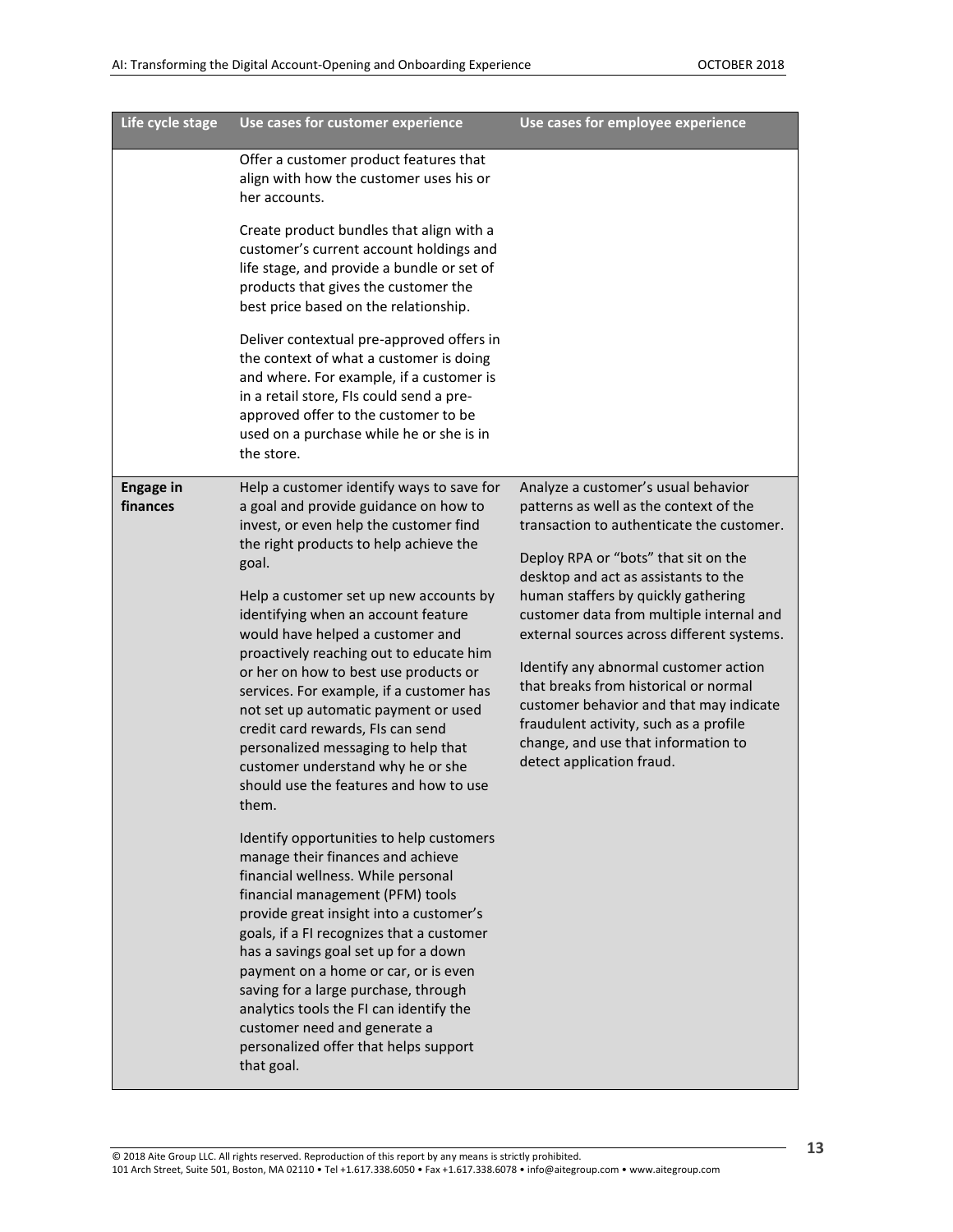| Life cycle stage     | Use cases for customer experience                                                                                                                                                                                                                                                                                                                                                                  | Use cases for employee experience                                                                                                                                         |
|----------------------|----------------------------------------------------------------------------------------------------------------------------------------------------------------------------------------------------------------------------------------------------------------------------------------------------------------------------------------------------------------------------------------------------|---------------------------------------------------------------------------------------------------------------------------------------------------------------------------|
| <b>Earn trust</b>    | Review a customer's creditworthiness<br>and offer guidance on how to build or<br>rebuild his or her credit.                                                                                                                                                                                                                                                                                        | Reduce operations risk, support AML, and<br>audit business processes for compliance<br>adherence.                                                                         |
|                      | Analyze a customer's accounts and<br>payments to identify ways to restructure<br>debt to improve cash flow and credit<br>score.                                                                                                                                                                                                                                                                    | Improve fraud detection and reduce false<br>positives.                                                                                                                    |
|                      | Identify new products that meet<br>customers' needs as they evolve. For<br>example, as customers enter new life<br>stages, they often have life events with<br>financial impacts. Rather than reacting to<br>a financial need, FIs could be proactive<br>and predict when a customer may enter<br>a life stage or experience a life event that<br>has a financial impact and help the<br>customer. |                                                                                                                                                                           |
|                      | Help a customer avoid fees by helping<br>them manage their accounts responsibly,<br>for example, by sending a notification to<br>a customer when a customer is about to<br>be overdrawn, predicting a future<br>account balance to help a customer<br>understand cash flow, or recommending<br>that a customer use a savings account or<br>credit card for overdraft protection.                   |                                                                                                                                                                           |
| <b>Build loyalty</b> | Understand customer sentiment and use<br>that information to communicate the<br>right product with the right action at the<br>right time, in the right place, and in the<br>right message and tone.                                                                                                                                                                                                | Deploy a bot that helps provide guidance<br>to more junior-level employees, versus<br>having them call a help desk or seek<br>advice from a more experienced<br>employee. |
|                      | Help customers understand how account<br>features can save them time and money.                                                                                                                                                                                                                                                                                                                    |                                                                                                                                                                           |

*Source: Aite Group*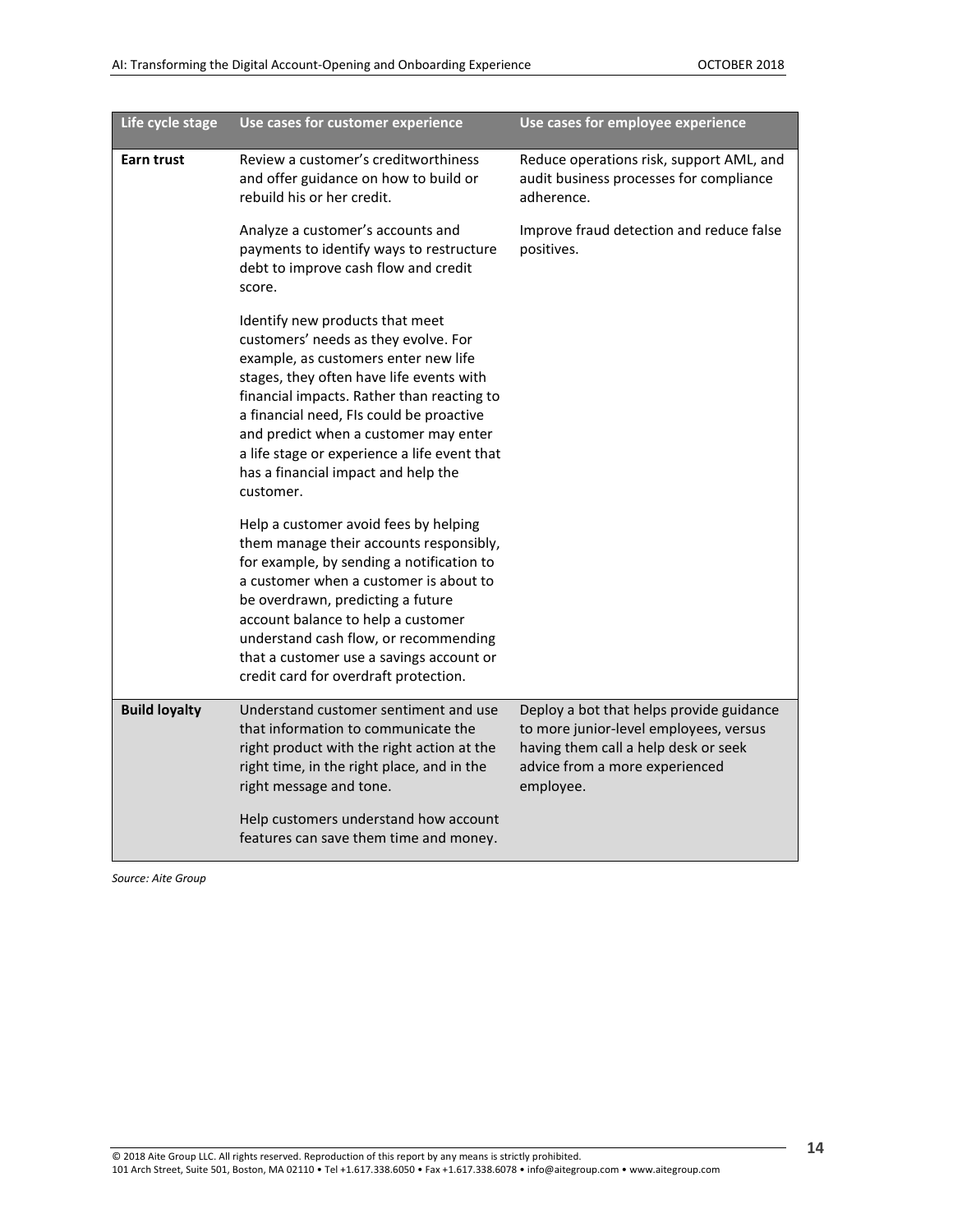### <span id="page-14-0"></span>**TRANSFORMING THE CUSTOMER EXPERIENCE**

To transform the digital account-opening and onboarding experience, FI executives will need to use the information they have about their customers (if any), expose that data to various internal systems through APIs, streamline back-end systems and operations processes, and deliver offers or guidance in real time. And for consumers who do not have an existing relationship with the FI, it will mean that the FI will need to get access to external data sources, analyze the data, and determine when it makes sense to deliver a personalized experience with the right products.

### <span id="page-14-1"></span>LEVERAGING CONSUMER DATA

In the past, the data storage costs would have forced financial institutions to prioritize the type of data captured and archived. Today, data storage costs are relatively low, affording FIs the ability to keep deep pockets of data. This creates an opportunity for FIs to differentiate by using the data they have about a consumer to get to know his or her preferences and financial aspirations, how and where he or she spends money, and what other factors may affect financial decisions, and to use this information to deliver personalized product recommendations.

However, not all data is created equal, and it's easy to get lost in the sea of data. Having vast amounts of data does not mean there is more insight, as insight depends on the integrity of the data. The key is to understand what data is needed to answer questions about prospects or customers, or to see what data can simplify the account-opening or onboarding process for a customer. For example, FIs can use the data they have about a customer to predict when a customer is in a specific life stage, give him or her personalized product recommendations, and prefill information into the application, reducing the effort and time required from the customer. And for consumers who do not have an existing relationship with a financial institution, data from third-party sources is critical to understanding when there is a product need, the right product to offer, and how to deliver a personalized customer experience based on what is known about the consumer.

### <span id="page-14-2"></span>**OPTIMIZING BACK-OFFICE AND OPERATIONS PROCESSES**

For FIs to remove friction in the digital account-opening and onboarding experience, they will need to optimize back-end systems and operations processes. FIs should look at each of the operations and supporting systems used in the account-opening and onboarding process to determine what can be changed to accelerate supporting employee processes. Below are a few examples of how AI can be used to optimize the employee experience for back-office and operational processes:

• Automate the fulfillment process for more complex account-opening processes, such as loans, lines of credit, and home lending products. Firms such as Symphony Ventures help FIs automate their business processes using RPA.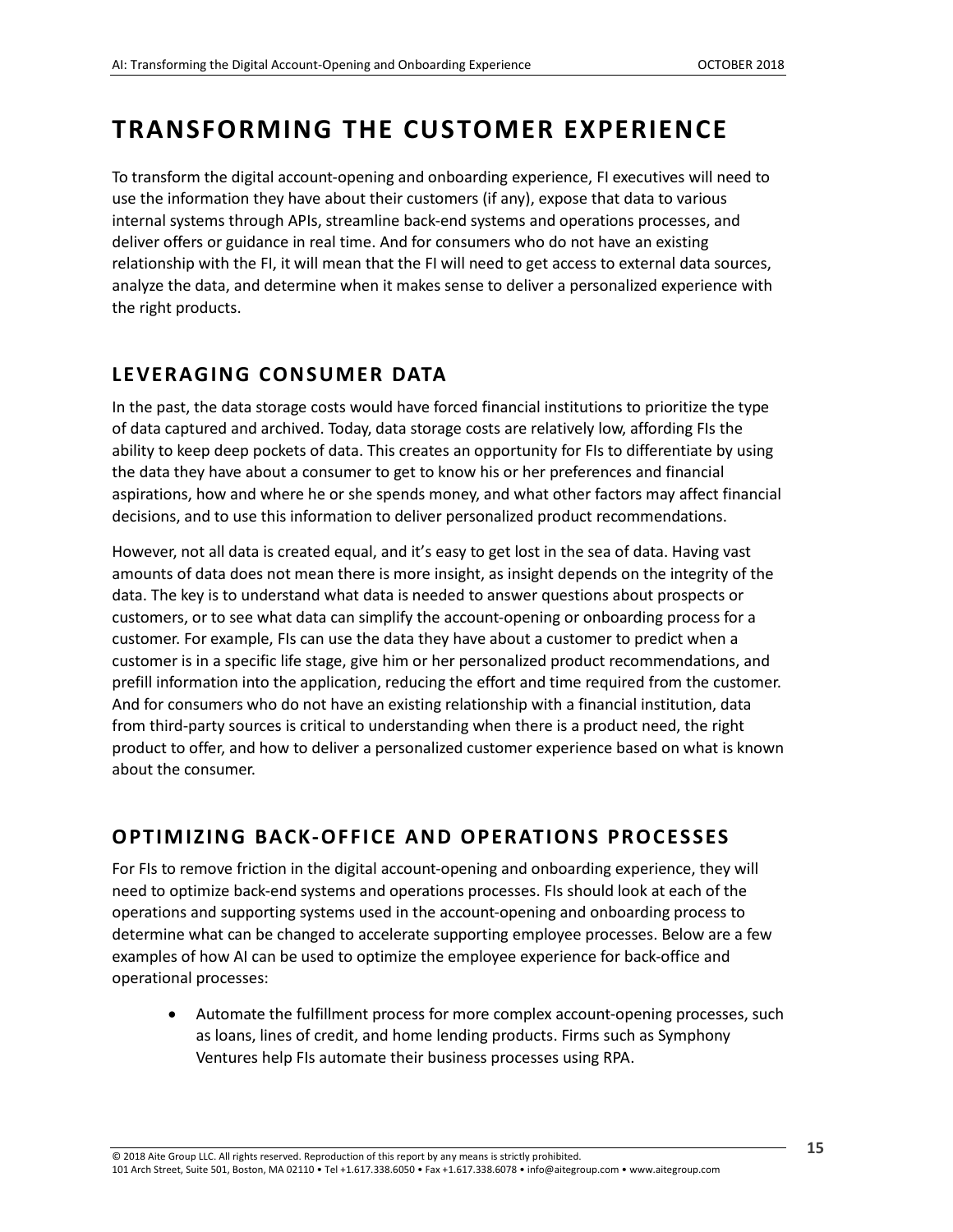- Replace manual customer authentication processes in the branch, call center, and operations teams with facial recognition instead of asking knowledge-based authentication questions.
- Deploy an NLP bot that educates employees in real-time on the right products or services to offer a customer, proactively provides information on the right procedures, or recommends the right script to use based on the context of the conversation and customer sentiment.

### <span id="page-15-0"></span>**USING AI TO DRIVE THE RIGHT EXPERIENCE AT THE RIGHT TIME**

Mobile has provided the opportunity to move toward "activity-based interactions," or to interact with consumers in the context of the activity being performed by the customer in that moment, and away from offering mass experiences to customers—one-size-fits-all experiences. For example, by using AI, FIs can analyze customer information that may be tied to a budget or financial goal in PFM and identify ways for a customer to save money, trim expenses, or reduce debt. And FIs using AI can even quantify for a customer what taking any of these recommendations means for their ability to meet their overall financial goals. Or if an FI recognizes that a customer is at a boat dealership, it can send the customer a prequalified offer for a new boat loan. In addition, by using augmented/virtual reality in this situation, it allows a customer to experience a product, obtain more information about the product, understand how they can get financing, and get insight on how the decision to purchase the product affects their financial goals—short and long term.

Part of delivering the right experience at the right time will also mean that FIs will need to finally implement an omnichannel strategy. Part of delivering a personalized customer experience means that FIs need to have insight into what a customer is doing in every channel and to use AI to predict the best channel or combination of channels in which to deliver that offer.

As customers increasingly migrate to the digital channels, many FIs will be forced to rethink the role of the branch. Today's account-opening and onboarding processes still rely on physical distribution points—the branch and the call center. In the future, FIs will have to flip the business model, promote the digital channel as the main channel for sales, and place the branch and call center in a complementary role as an extension of digital channels. This strategy will put increased pressure on FIs to deliver an omnichannel experience that allows a consumer to seamlessly move between channels.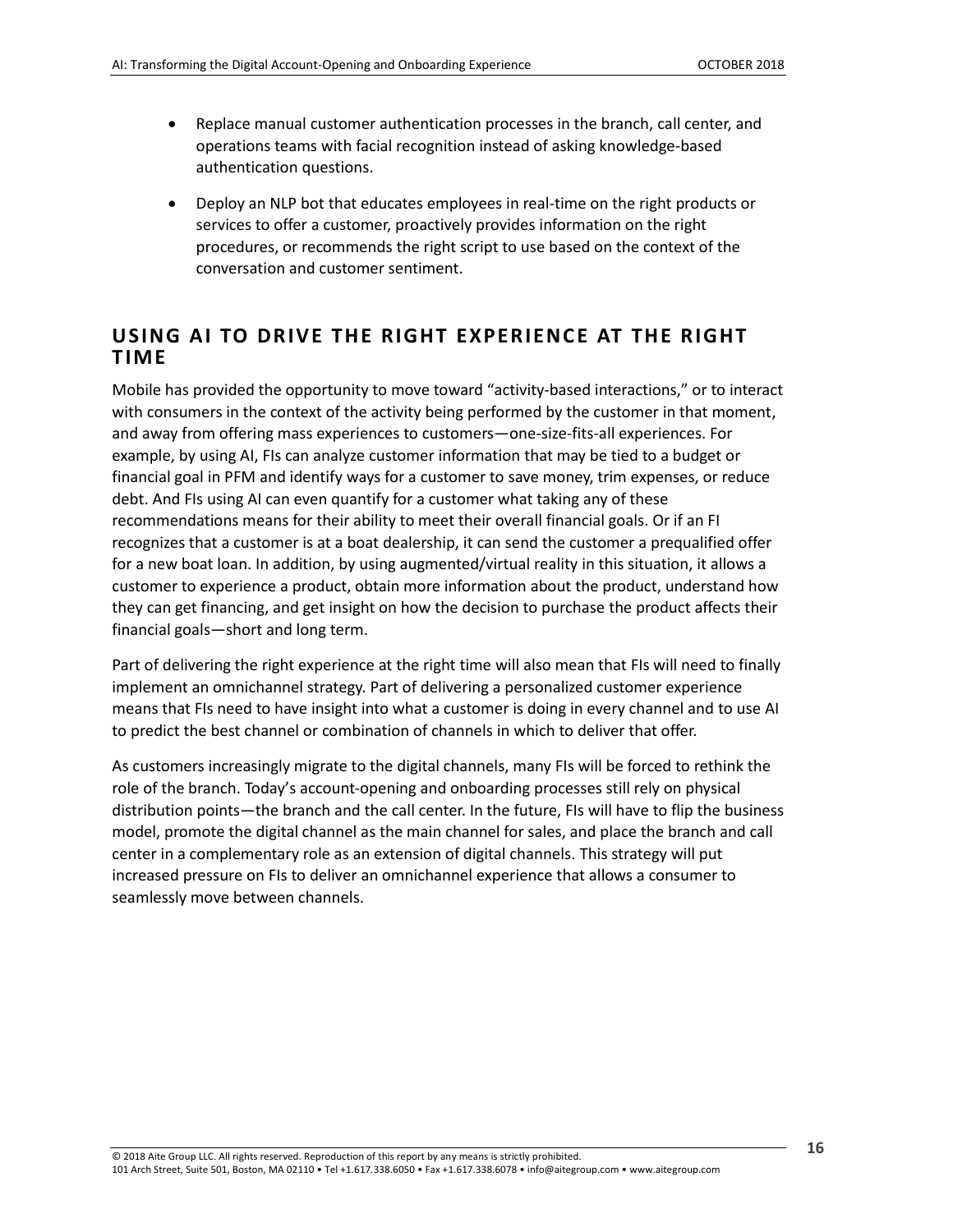# <span id="page-16-0"></span>**TECHNOLOGY THAT CAN TRANSFORM THE EXPERIENCE**

Many new and emerging technologies can help FIs transform their digital account-opening and onboarding experience. But that also means that FIs will need to stitch together a handful of new and emerging technologies (Figure 5).



<span id="page-16-1"></span>**Figure 5: Emerging AI Technology That Can Transform the Experience**

*Source: Aite Group*

To help digital banking executives conceptualize how various AI technologies can be used to transform the experience, Aite Group put together a set of use cases and examples of vendors that offer these types of technologies. Table D is not intended to be an exhaustive list of all the use cases nor a list of all the technology needed or vendors in this space; rather, it offers a short list of possibilities for how a digital account-opening and onboarding experience can be transformed. The use cases included in Table D do not contain examples of the verify identity step, as some of the use cases and vendors were included in other stages of the process.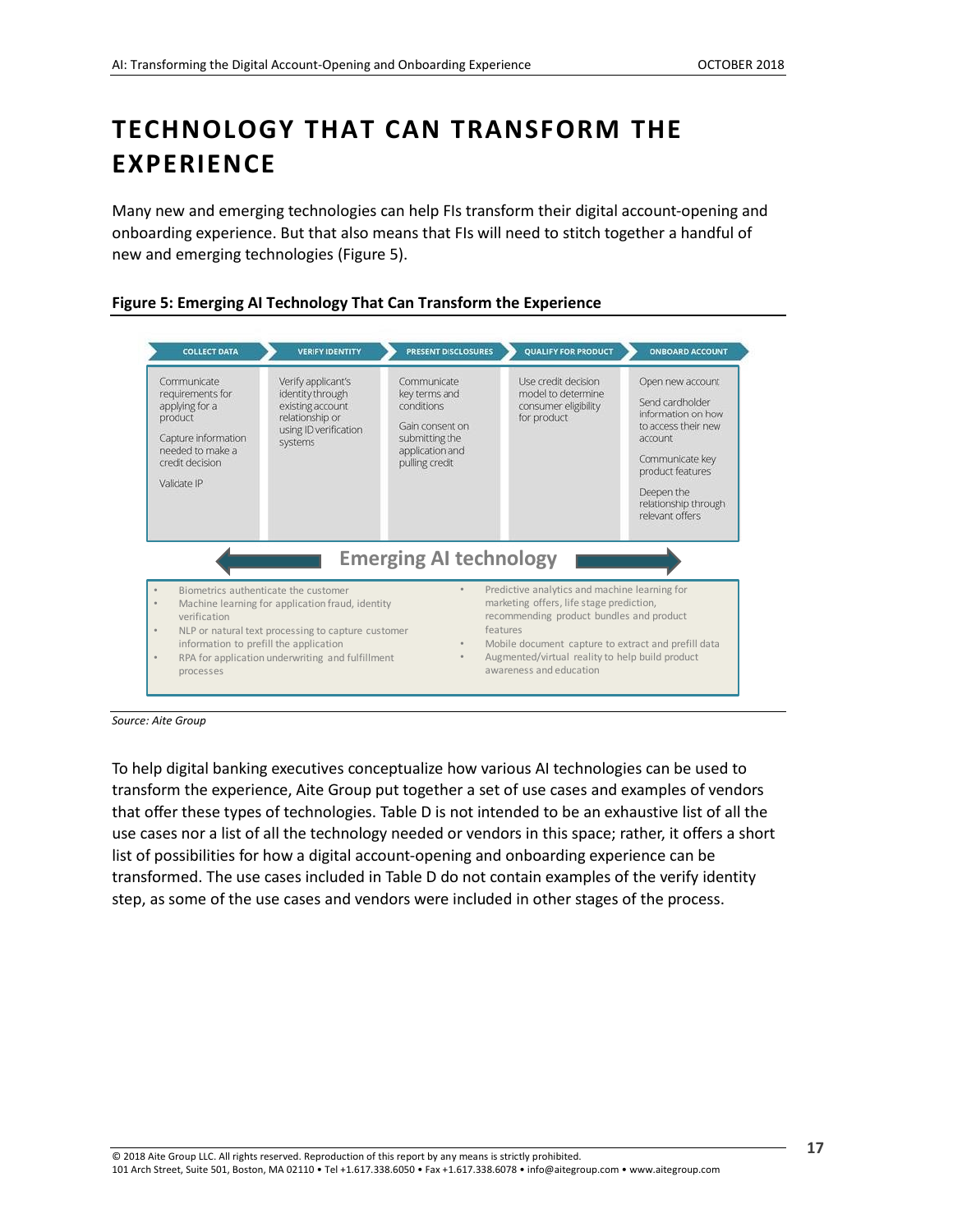| <b>Stage in process</b> | Use case                                                                                                                                                                                                                                                                                                                                                                                                                                        | <b>Examples of vendors</b>                                                                                                                                                                                                                                                                                                                                                                                                                                                                    |
|-------------------------|-------------------------------------------------------------------------------------------------------------------------------------------------------------------------------------------------------------------------------------------------------------------------------------------------------------------------------------------------------------------------------------------------------------------------------------------------|-----------------------------------------------------------------------------------------------------------------------------------------------------------------------------------------------------------------------------------------------------------------------------------------------------------------------------------------------------------------------------------------------------------------------------------------------------------------------------------------------|
| <b>Collect data</b>     | Determine the right product for a<br>customer based on use, credit history,<br>financial goals, consumer data, and<br>reason for needing the account.<br>Identify any other complementary<br>products or services based on his or her<br>existing account ownership or goals.                                                                                                                                                                   | Accenture, Acxiom, Albert, BankSight,<br>Beyond the Arc, Brighterion, Capco,<br>CustomerMatrix, Datameer, Deloitte,<br>Deluxe Marketing Solutions,<br>DemystData, dunnhumby, Eloqua,<br>Epsilon, Equifax, Experian, EY, Feedzai,<br>FICO, FIS, Fiserv, Harland Clarke, IBM, ID<br>Analytics, KPMG, Marketo, Marquis,<br>Merkle, Nielsen, NGDATA, NinthDecimal,<br>Novantas, Oracle, PwC, Personetics,<br>Radius, Segmint, Smart Engine, SAS,<br>Syncrement, TransUnion, Vantedge,<br>ZyloTech |
|                         | Guide a consumer through the<br>application process and educate the<br>consumer on ancillary services or other<br>products that help to meet financial<br>goals.<br>Respond to consumers' questions about<br>what type of product is right for them<br>Help a consumer understand what<br>information is needed to apply for a<br>product.<br>Complete the application by using voice<br>recognition to answer questions in the<br>application. | 3Cinteractive, Abe AI, Active.Ai, Avaamo,<br>Bold360, Bond.AI, Brighterion, Clinc,<br>Conversation.one, Finn AI, Humley,<br>IPsoft, Kasisto, Kore.ai, NCR, Next IT,<br>Nuance, Ondot Systems, Payjo,<br>Pegasystems, Personetics, ServiceNow,<br>TalkBank, Tata Consultancy Services,<br>Wally                                                                                                                                                                                                |
|                         | Streamline the application process to<br>reduce the amount of data a consumer<br>needs to enter through document<br>capture and verification.                                                                                                                                                                                                                                                                                                   | Acuant, AriadNext, IDology, Jumio,<br>LexisNexis Risk Solutions, Lexmark,<br>Mitek, Onfido, Paycasso                                                                                                                                                                                                                                                                                                                                                                                          |
| <b>Present</b>          | Present disclosures and allow a                                                                                                                                                                                                                                                                                                                                                                                                                 | AriadNext, DocuSign, eSignLive, Signicat,                                                                                                                                                                                                                                                                                                                                                                                                                                                     |
| disclosures             | consumer to accept or sign disclosures.                                                                                                                                                                                                                                                                                                                                                                                                         | OneSpan                                                                                                                                                                                                                                                                                                                                                                                                                                                                                       |
| <b>Qualify for</b>      | Evaluate credit risk and/or qualify for a                                                                                                                                                                                                                                                                                                                                                                                                       | CU Direct, ChexSystems, CoreLogic,                                                                                                                                                                                                                                                                                                                                                                                                                                                            |
| product                 | product                                                                                                                                                                                                                                                                                                                                                                                                                                         | Equifax, Experian, FICO, Finicity, ID<br>Analytics, LexisNexis Risk Solutions,<br>MicroBilt, TransUnion, VantageScore,<br>Zoot Enterprises                                                                                                                                                                                                                                                                                                                                                    |
|                         | Verify application is not fraudulent.                                                                                                                                                                                                                                                                                                                                                                                                           | Brighterion, DataVisor, Feature Analytics,<br>Featurespace, Feedzai, FICO, IBM, ID<br>Analytics, iSoft, LexisNexis Risk Solutions,<br>Risk Ident, SAS, Simility, ThetaRay, Wipro                                                                                                                                                                                                                                                                                                              |

<span id="page-17-0"></span>

| Table D: Examples of How AI Can Transform the Digital Account-Opening and Onboarding |  |
|--------------------------------------------------------------------------------------|--|
| <b>Experience</b>                                                                    |  |

a l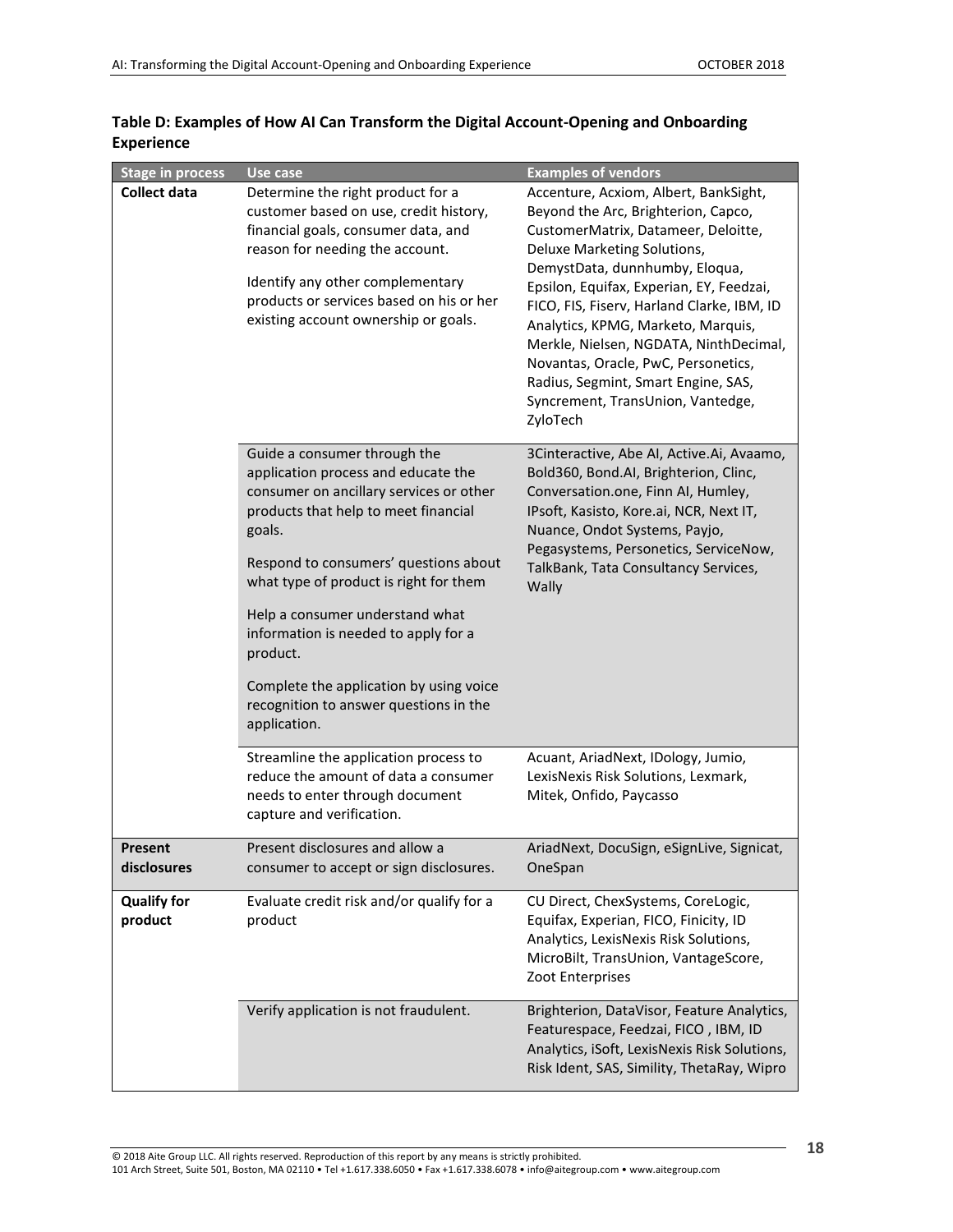| <b>Stage in process</b> | Use case                                                                                                             | <b>Examples of vendors</b>                                                                                                                                                                                                                                                                                                                                                                                                                                                                        |
|-------------------------|----------------------------------------------------------------------------------------------------------------------|---------------------------------------------------------------------------------------------------------------------------------------------------------------------------------------------------------------------------------------------------------------------------------------------------------------------------------------------------------------------------------------------------------------------------------------------------------------------------------------------------|
| Onboard<br>account      | Allow a consumer to take pictures of bills<br>to set up bill payments.                                               | Allied Payment, AriadNext, FIS, Fiserv,<br>Jack Henry & Associates, Kofax, TIS,<br>Mitek, LexisNexis Risk Solutions                                                                                                                                                                                                                                                                                                                                                                               |
|                         | Identify any other complementary<br>products or services based on his or her<br>existing account ownership or goals. | Accenture, Acxiom, Albert, BankSight,<br>Beyond the Arc, Brighterion, Capco,<br>CustomerMatrix, Datameer, Deloitte,<br>Deluxe Marketing Solutions,<br>DemystData, dunnhumby, Eloqua,<br>Epsilon, Equifax, Experian, Feedzai, FICO,<br>FIS, Fiserv, Q2 Gro, Harland<br>Clarke, IBM, ID Analytics, KPMG,<br>Marketo, Marquis, Merkle, NGDATA,<br>Nielsen, NinthDecimal, Novantas, Oracle,<br>PwC, Personetics, Radius, Segmint, Smart<br>Engine, SAS, Syncrement, TransUnion,<br>Vantedge, ZyloTech |
|                         | Use a chatbot or interactive assistant to<br>walk customer through how to set up the<br>accounts.                    | 3Cinteractive, Abe AI, Active.Ai, Avaamo,<br>Bond.AI, Brighterion, Clinc,<br>Conversation.one, Finn AI, Humley,<br>IPsoft, Kasisto, Kore.ai, NCR, Next IT,<br>Nuance, Ondot Systems, Payjo,<br>Pegasystems, Personetics, ServiceNow,<br>TalkBank, Tata Consultancy Services,<br>Wally                                                                                                                                                                                                             |

*Source: Aite Group*

To make all of this work, the AI technology needs to integrate with a sales application platform, commonly through an API. Aite Group has put together a snapshot of the vendors in this space (Table E).

<span id="page-18-0"></span>

| <b>Table E: Sales Application Platform Vendors</b> |  |  |  |
|----------------------------------------------------|--|--|--|
|----------------------------------------------------|--|--|--|

| <b>Capability</b>             |                                                                                                                                                                                                                      |
|-------------------------------|----------------------------------------------------------------------------------------------------------------------------------------------------------------------------------------------------------------------|
|                               | <b>Examples of vendors</b>                                                                                                                                                                                           |
| Sales application<br>platform | Avoka, Backbase, BankSight, Bottomline Technologies, CU Direct, Digital Onboarding,<br>FIS, Finastra, Fisery, Q2 Gro, Jack Henry & Associates, MeridianLink, Newgen, nCino,<br>Terafina, Zenmonics, Zoot Enterprises |

*Source: Aite Group*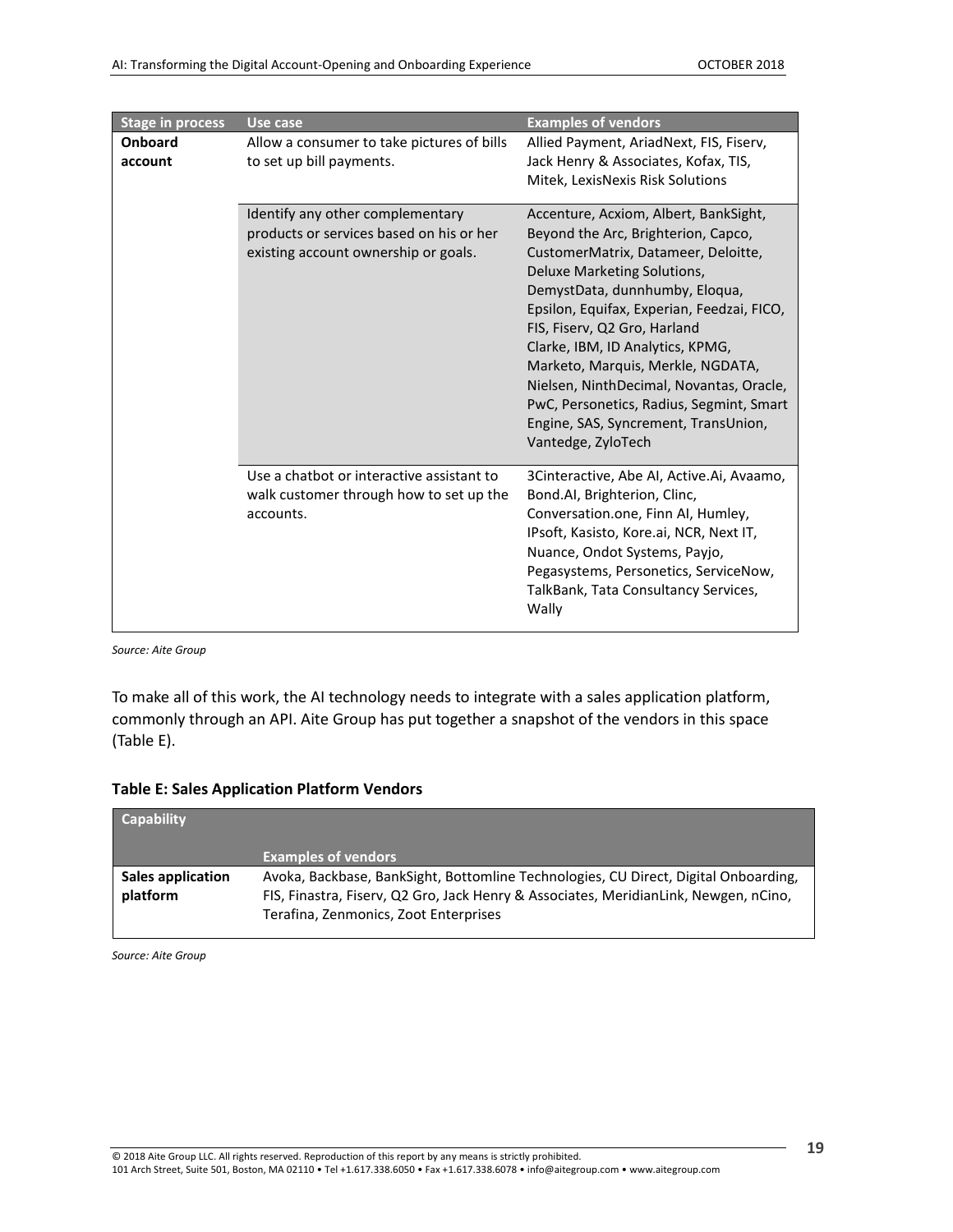## <span id="page-19-0"></span>**CONCLUSION**

It is becoming increasingly important for FIs to build personalized experiences that allow them to deliver customized product recommendations, create application processes that make it easy for a customer to open an account, and help customers meet their financial goals in a digital environment. As they begin this journey, it's important to start with the following:

- **Making customer data accessible:** For FIs to deliver personalized digital experiences, they need data that provides insights into a customer's existing relationship, life stage, and financial goals. That way, they can build and provide a personalized experience, make product recommendations, and offer financial guidance based on what they know about a customer.
- **Presenting advice in context to what a consumer is doing:** For recommendations to make a difference in customers' lives, they need to be put into context for a customer, and that means they need to occur in real time and demonstrate the immediate value of what is being recommended.
- **Bringing data and systems together using APIs:** For FIs to deliver personalized digital origination experiences, data and systems must operate in tandem to gain insight and deliver real-time recommendations to consumers. FIs will need to integrate the external services and offer them through the (front-end) APIs to their consumers, maintaining a single user experience.
- **Transforming back-office and operations processes:** To transform the digital origination process, FIs need to think beyond the digital customer experience. True transformation will only occur if the back-end systems and operational processes are also streamlined to help increase customer transparency and reduce the friction in the entire origination process.
- **Considering how digital channels help transform the role of the branch:** For some products, the branch still plays a key role in account opening. FIs will first need to transform the digital account-opening and onboarding process but then consider how the branch will support sales activities in the future. That may mean that the digital channels become the sales channel and the branch moves into a complementary role.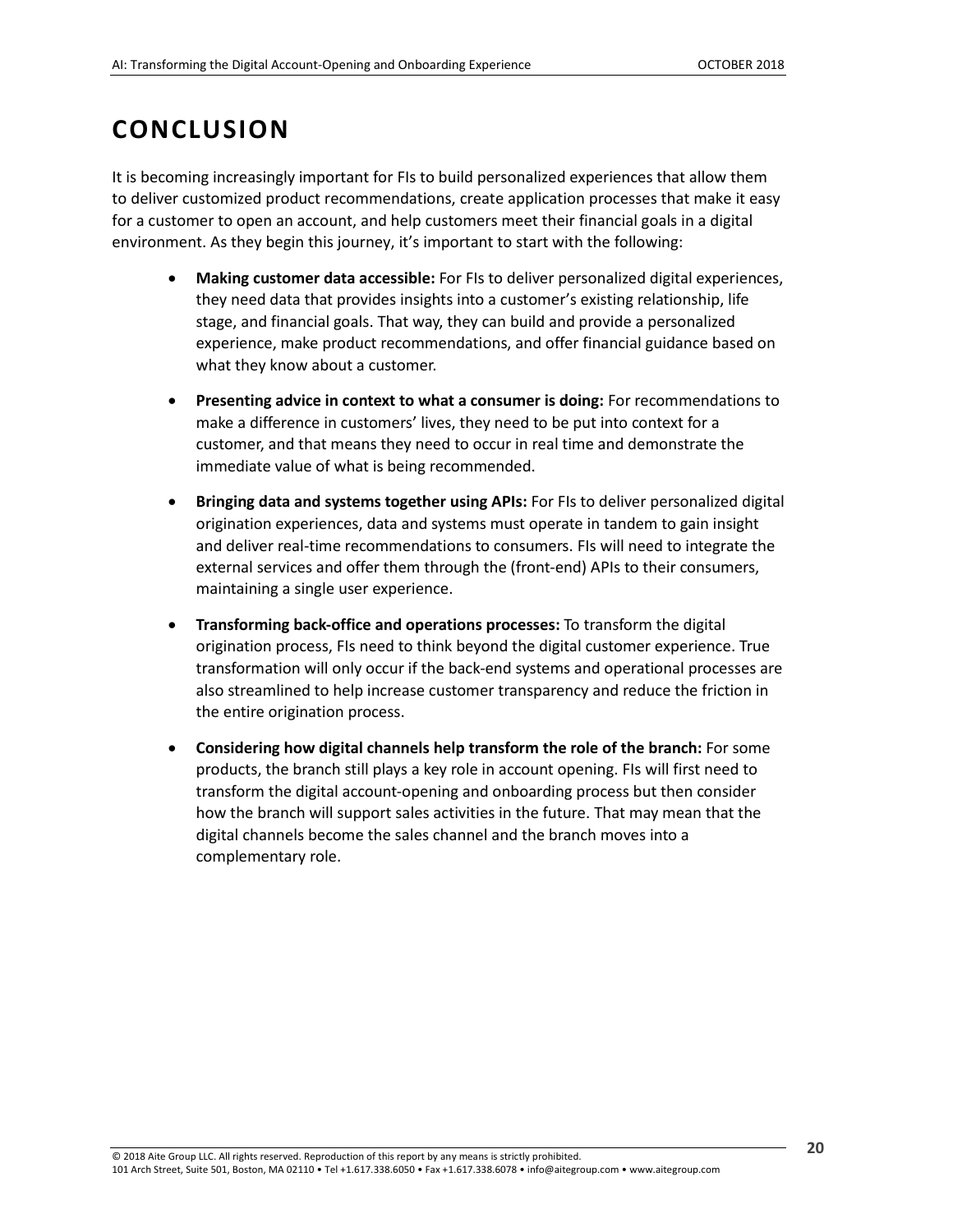### <span id="page-20-0"></span>**RELATED AITE GROUP RESEARCH**

*[Chatbots and Interactive Assistants: Building an Engaging Digital Experience,](https://www.aitegroup.com/report/chatbots-and-interactive-assistants-building-engaging-digital-experience)* October 2017. *[Predictive Analytics: The Path to Competitive Differentiation](https://www.aitegroup.com/report/predictive-analytics-path-competitive-differentiation)*, February 2017. *[Legitimatizing Alternative Data/Analytics: A Consumer Credit Market Overview](http://aitegroup.com/report/legitimatizing-alternative-dataanalytics-consumer-credit-market-overview)*, January 2017. *[Biometrics: The Time Has Come](https://aitegroup.com/report/biometrics-time-has-come)*, October 2016. *[U.S. Credit Card Issuers' Digital Account-Opening Processes](http://aitegroup.com/report/us-credit-card-issuers%E2%80%99-digital-account-opening-processes)*, October 2016.